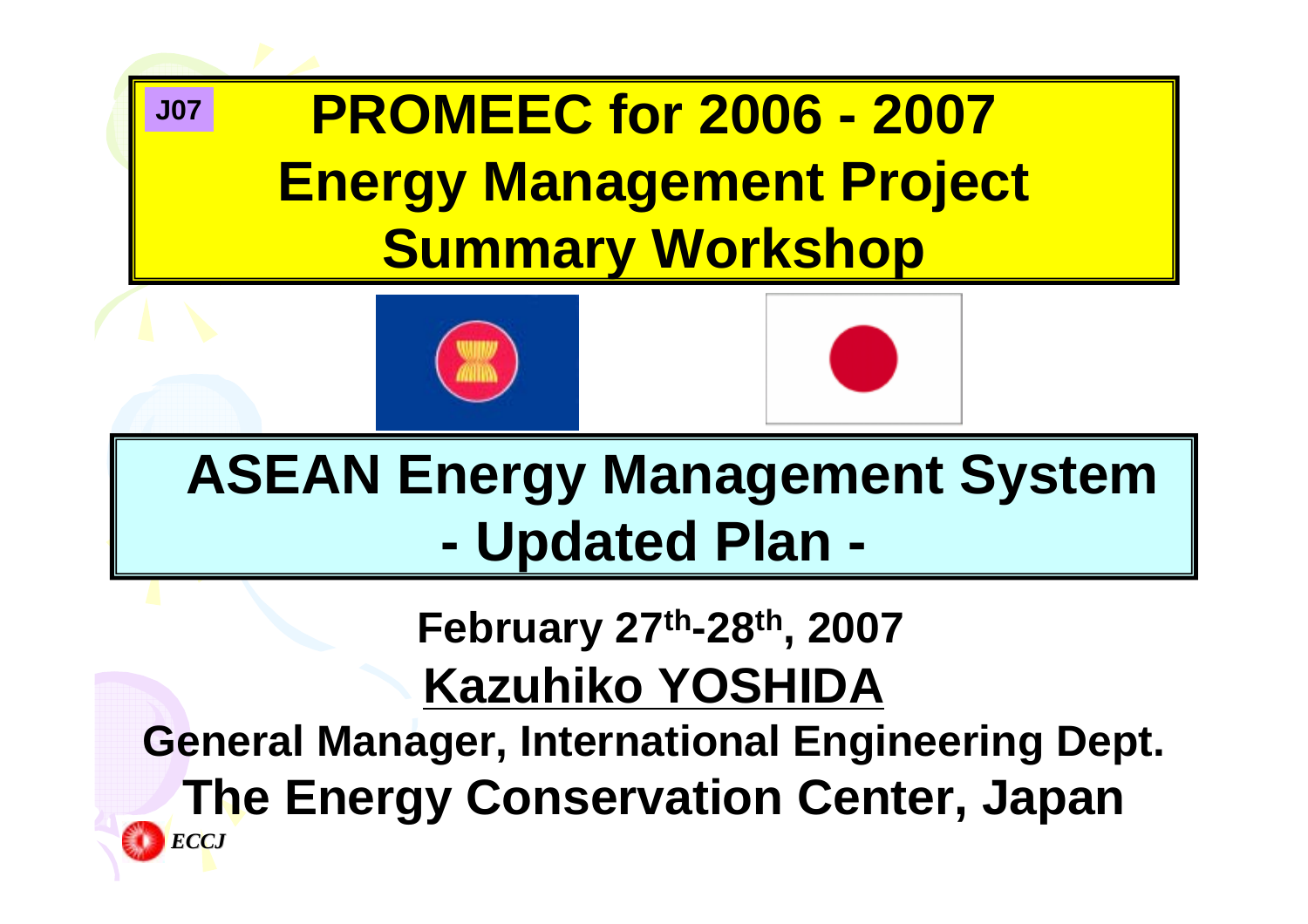### *Contents Contents*

- *1. Current Status of Developing The "ASEAN Energy Management System"*
- *2. Future Plan to Develop and Function "ASEAN Energy Management System" 3. Updated General Schedule*

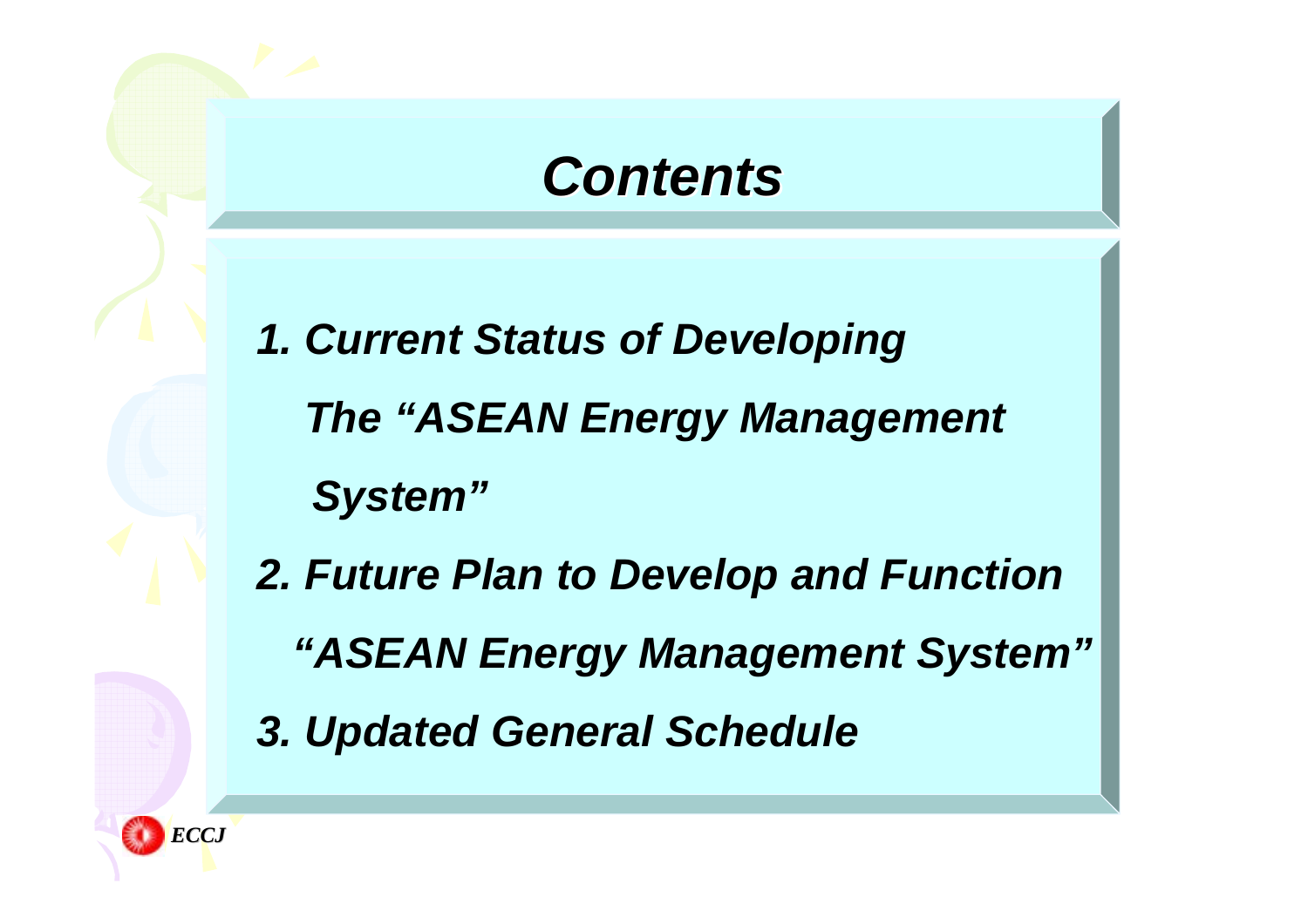### *1. Current Status of Developing The "ASEAN Energy Management System"*

*ECCJ*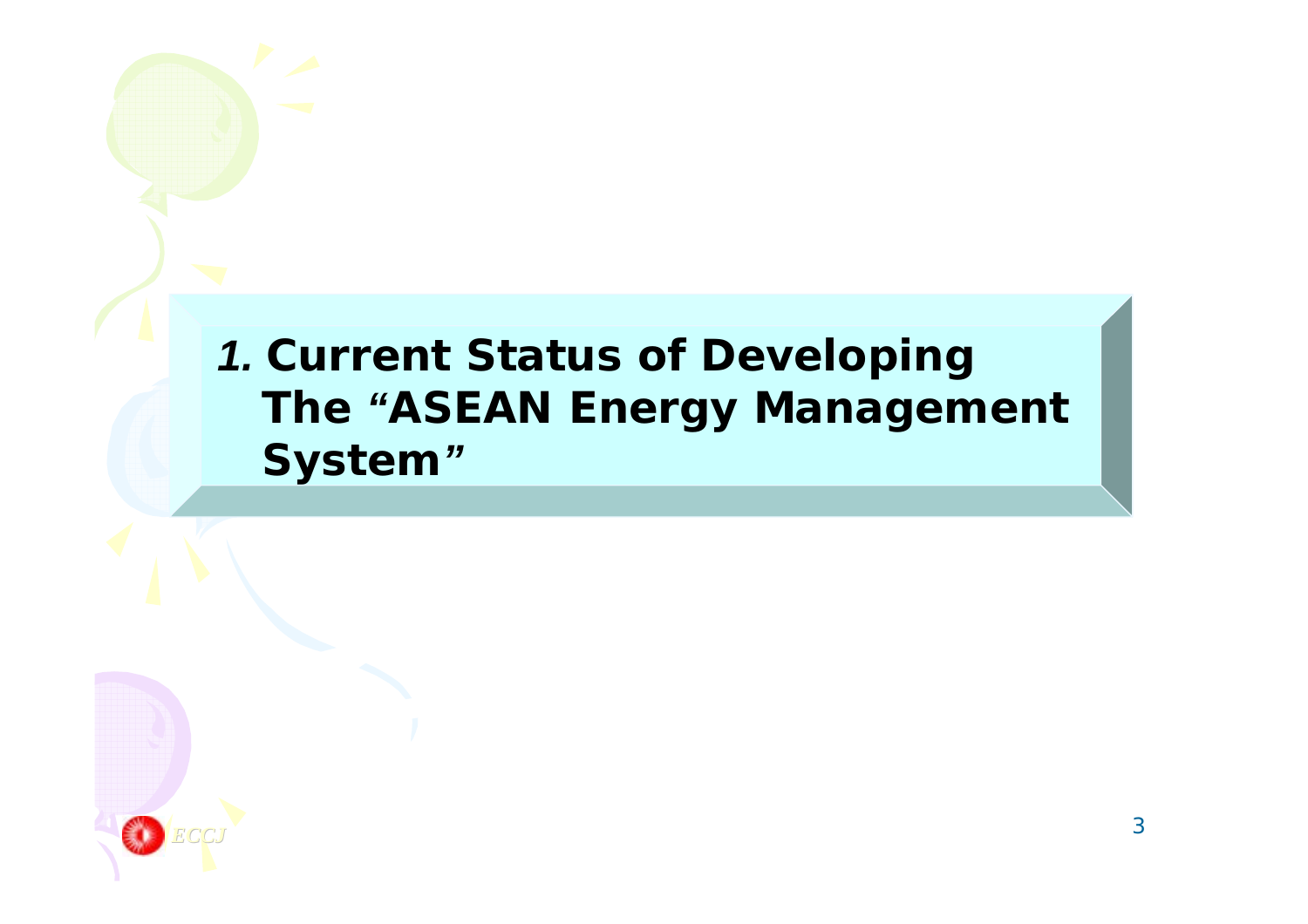## **Established Plan of "ASEAN Energy Management System"**

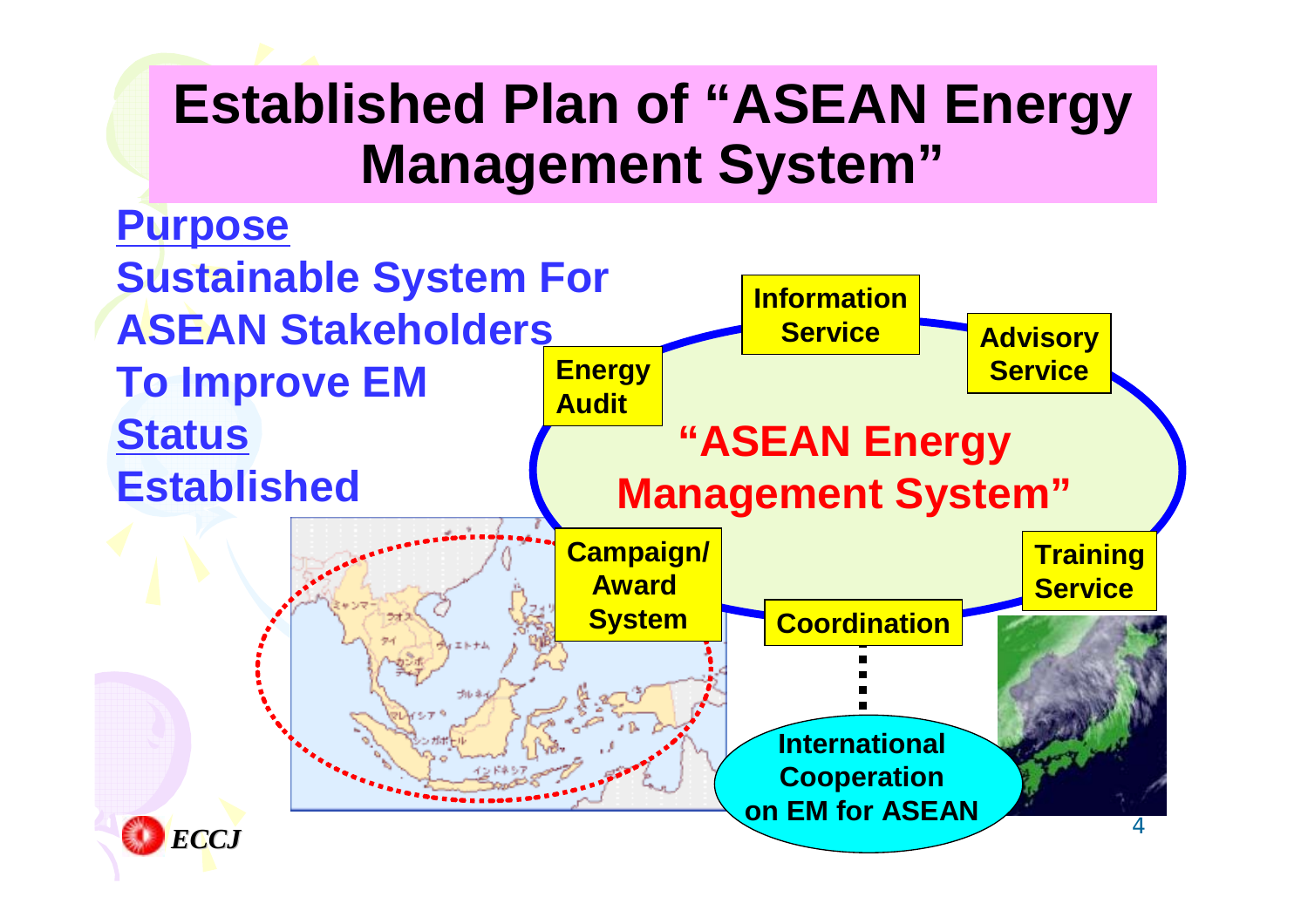# **Scope of "ASEAN E.M. System"**



**Steps to Build Sustaina Steps to Build Sustainability of E. M. y of E. M.**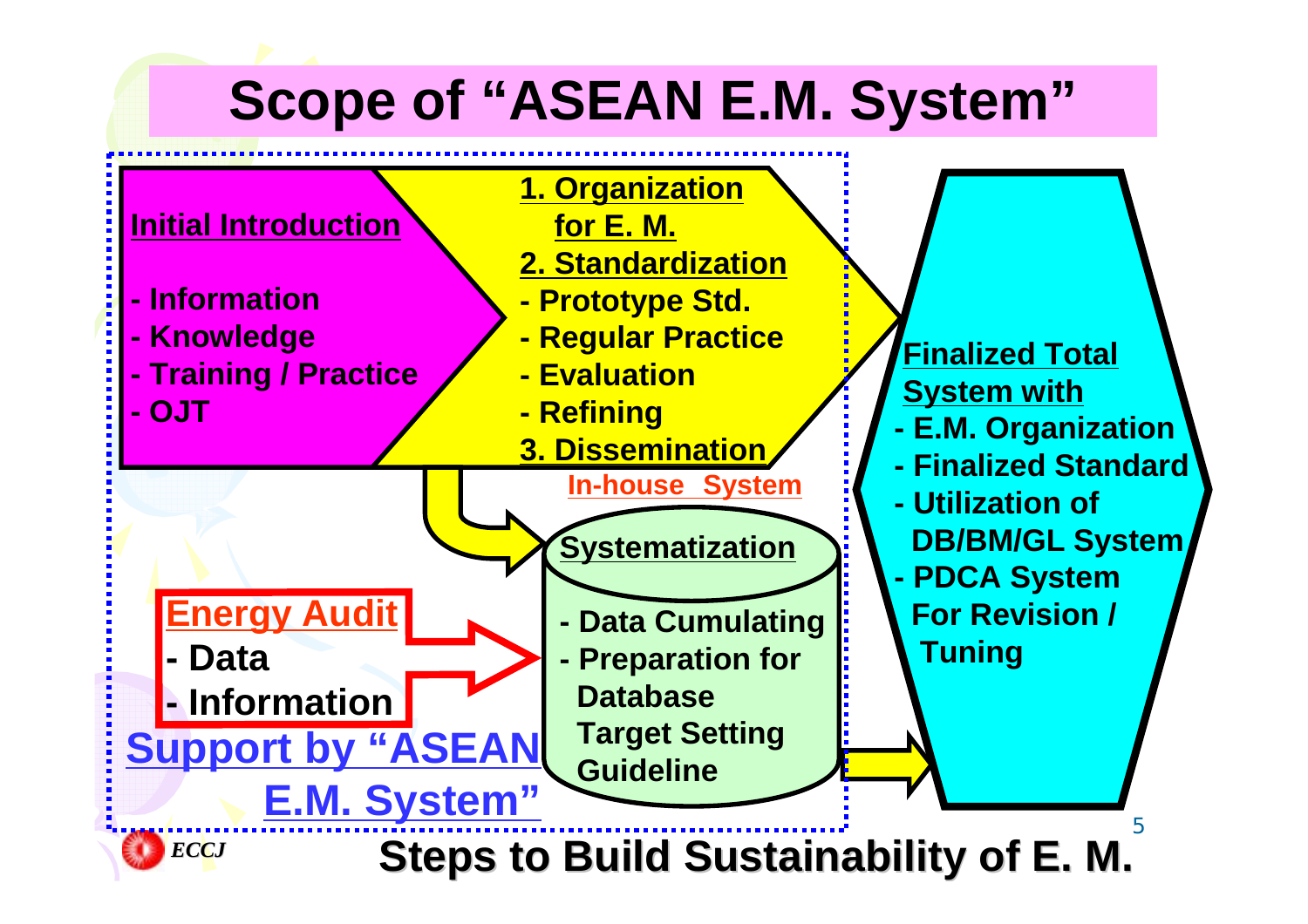# **Actual Progress and Activities**

- **1. Investigation of Actual Situations and Infrastructures for Energy Management in The 10 ASEAN Countries (2004)**
- **2. Develop Concept of "ASEAN Energy Management (EM) System" (2004-2005)**
- **3. Develop Plan of "ASEAN EM System" Study Workshop in JP (July 2005) Intensive Surveys in ASEAN (2005-2006)**
- **4. Establish Basic Plan of "ASEAN EM System" (Jan. 2006)**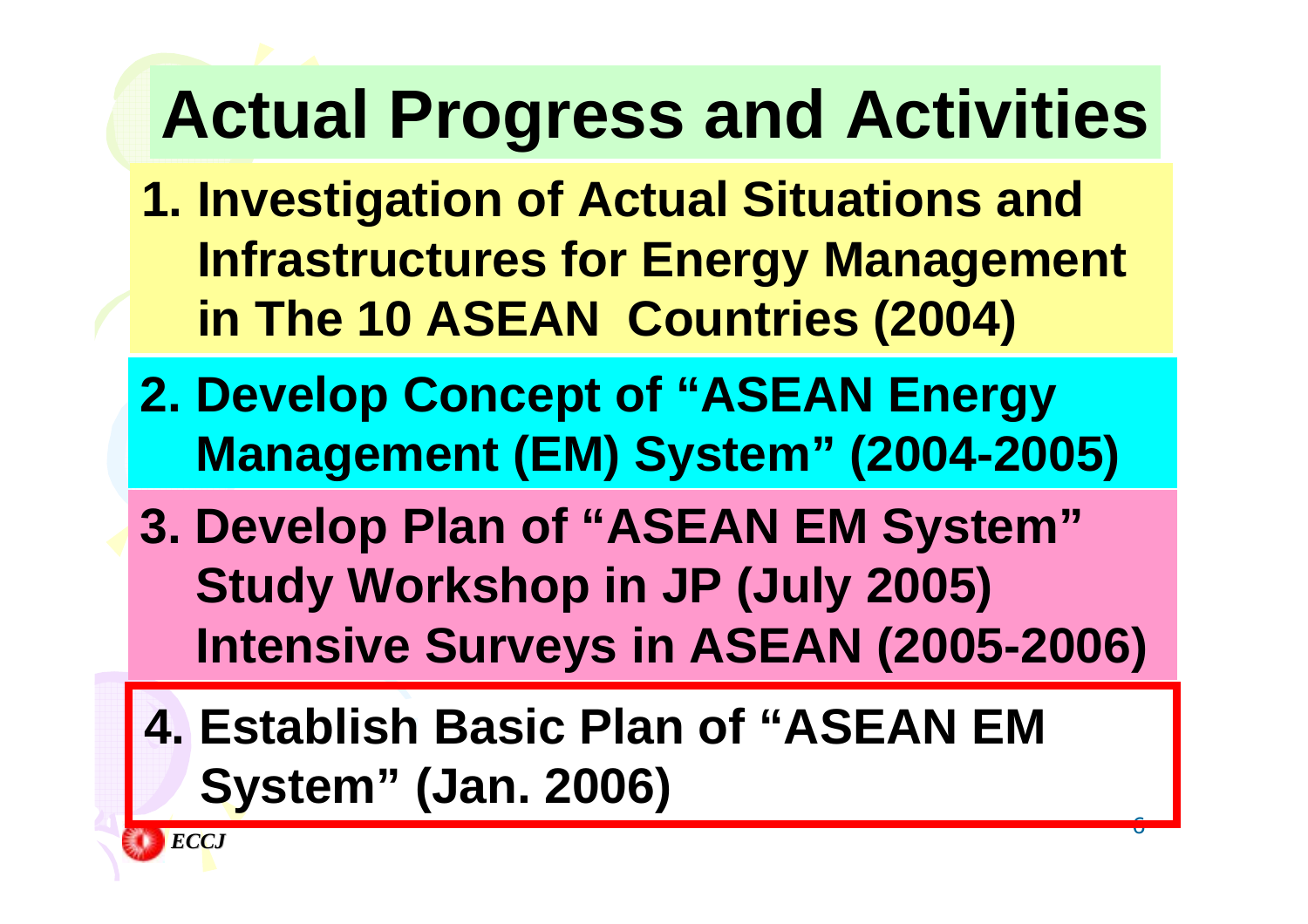# **Building & Started Functions of "ASEAN Energy Management System"**

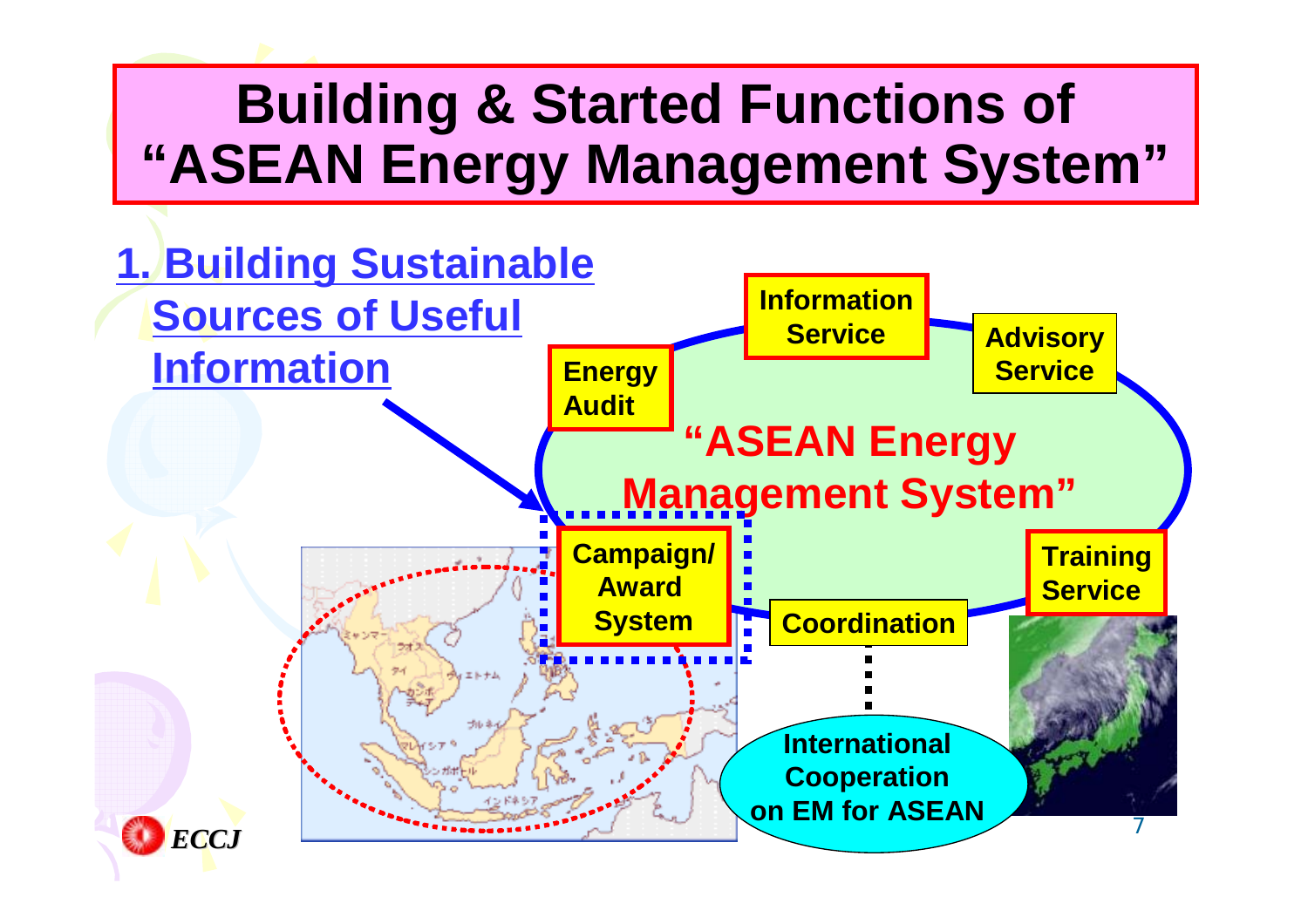# **ASEAN Award System of Best Practices in E.M. for Industries & Buildings**

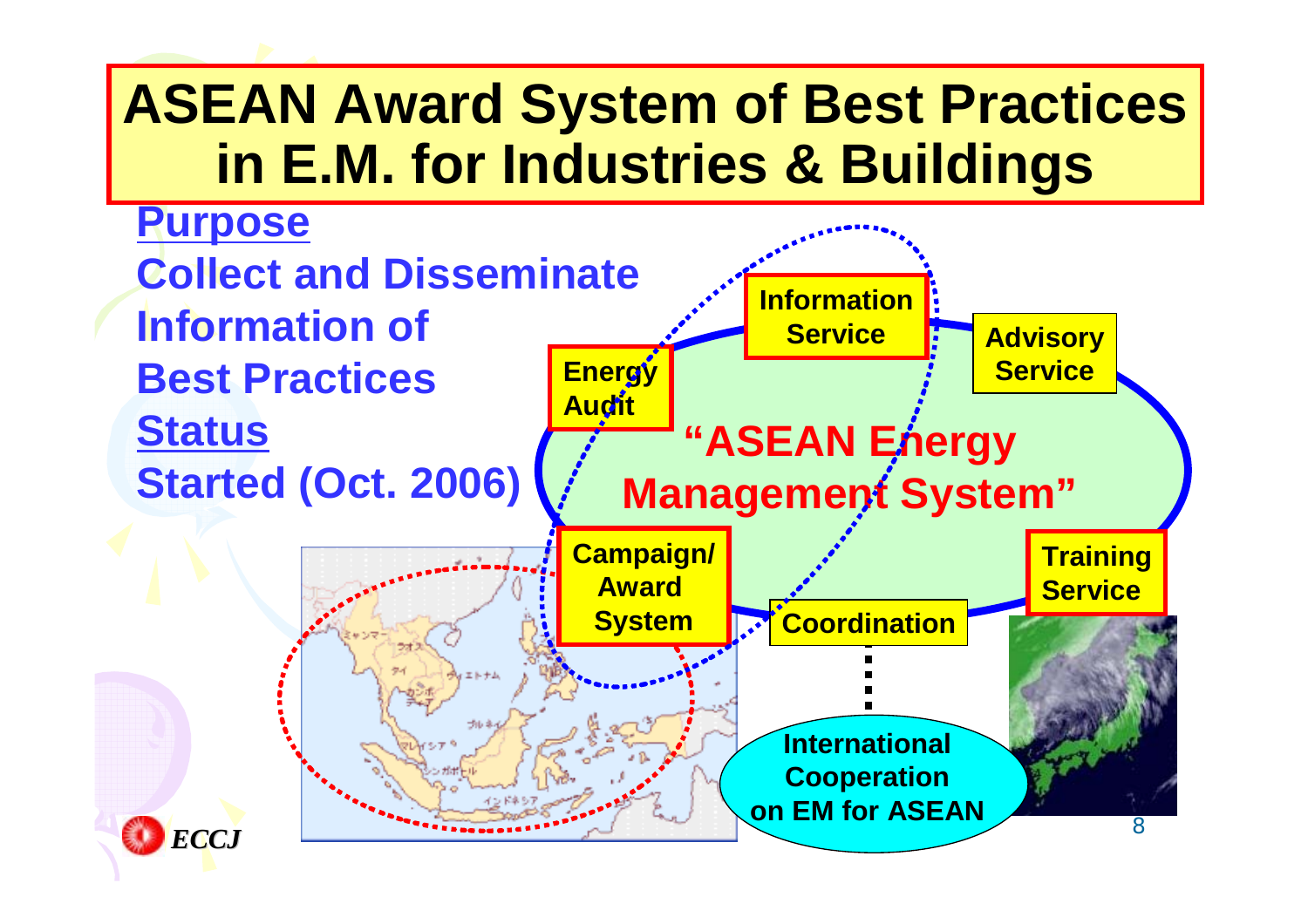# **Actual Progress and Activities - 1**

- **1. Develop Basic Plan (2005-2006) 2. Authorize Basic Plan (Jan. 2006) Summary & Post Workshops**
- **3. Develop Application Form (March 2006) 1st Research Forum in Japan (R.F. in JP)**
- **4. Apply BOJ (E. M.) Members (Sept. 2006) Finalize & Approve Plan for 2006 - 2007 in 1st BOJ Meeting**
- **5. Call 1st Application (Oct. 2006) Refine Evaluation Criteria in 2nd RF in JP**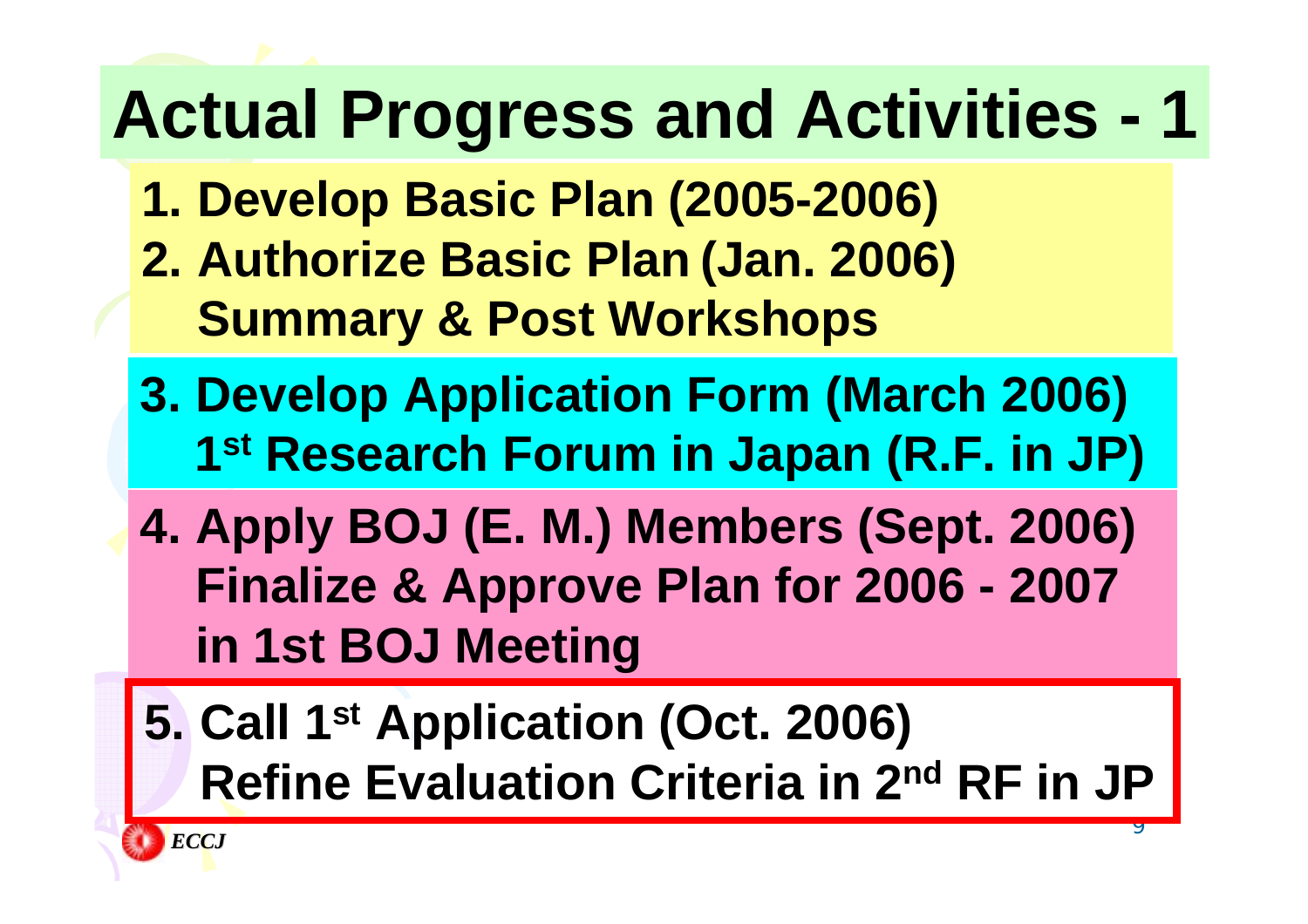# **Building & Started Functions of "ASEAN Energy Management System"**

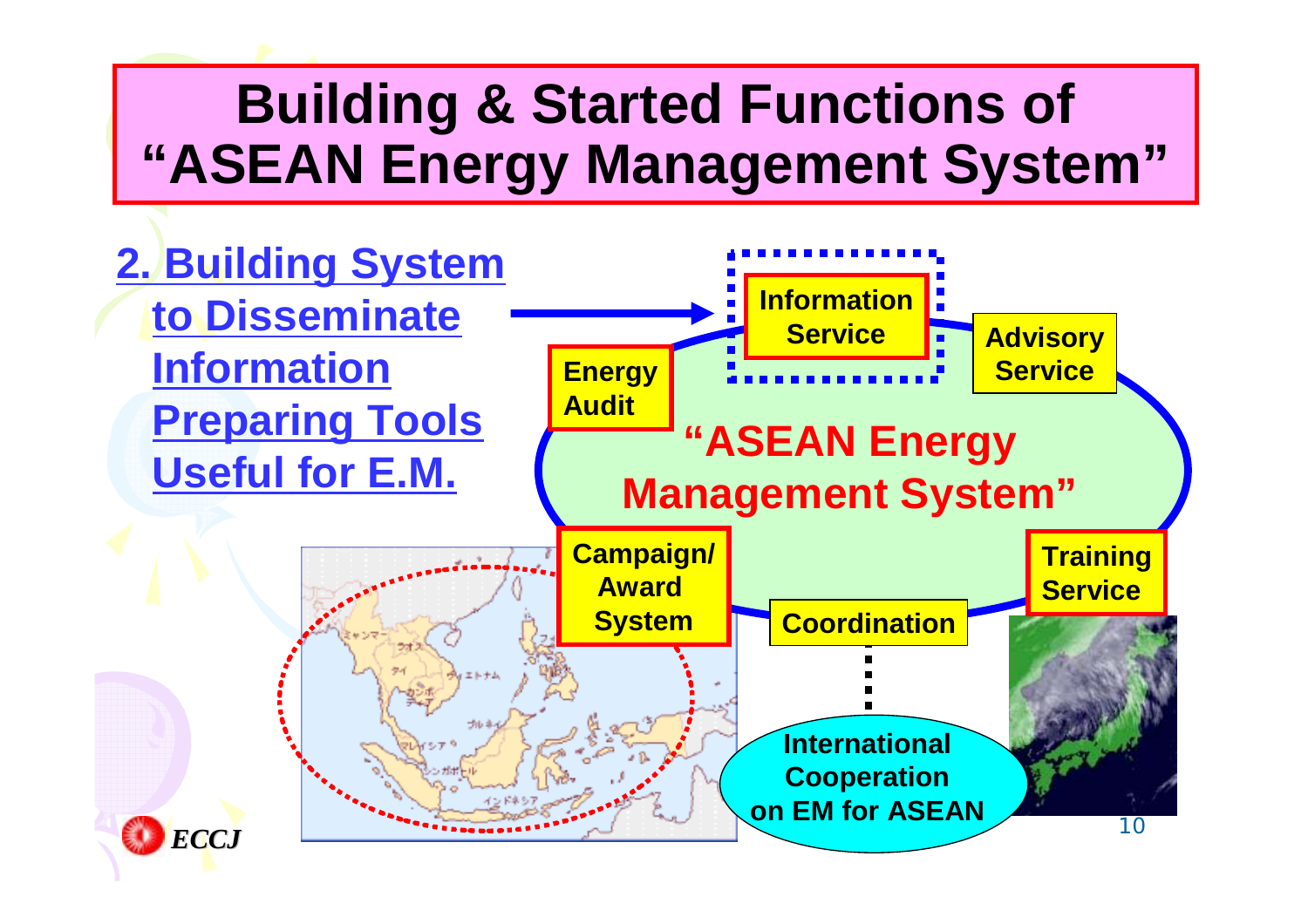### **System to Disseminate In-house Database for Industries & Buildings**

### **Purpose**

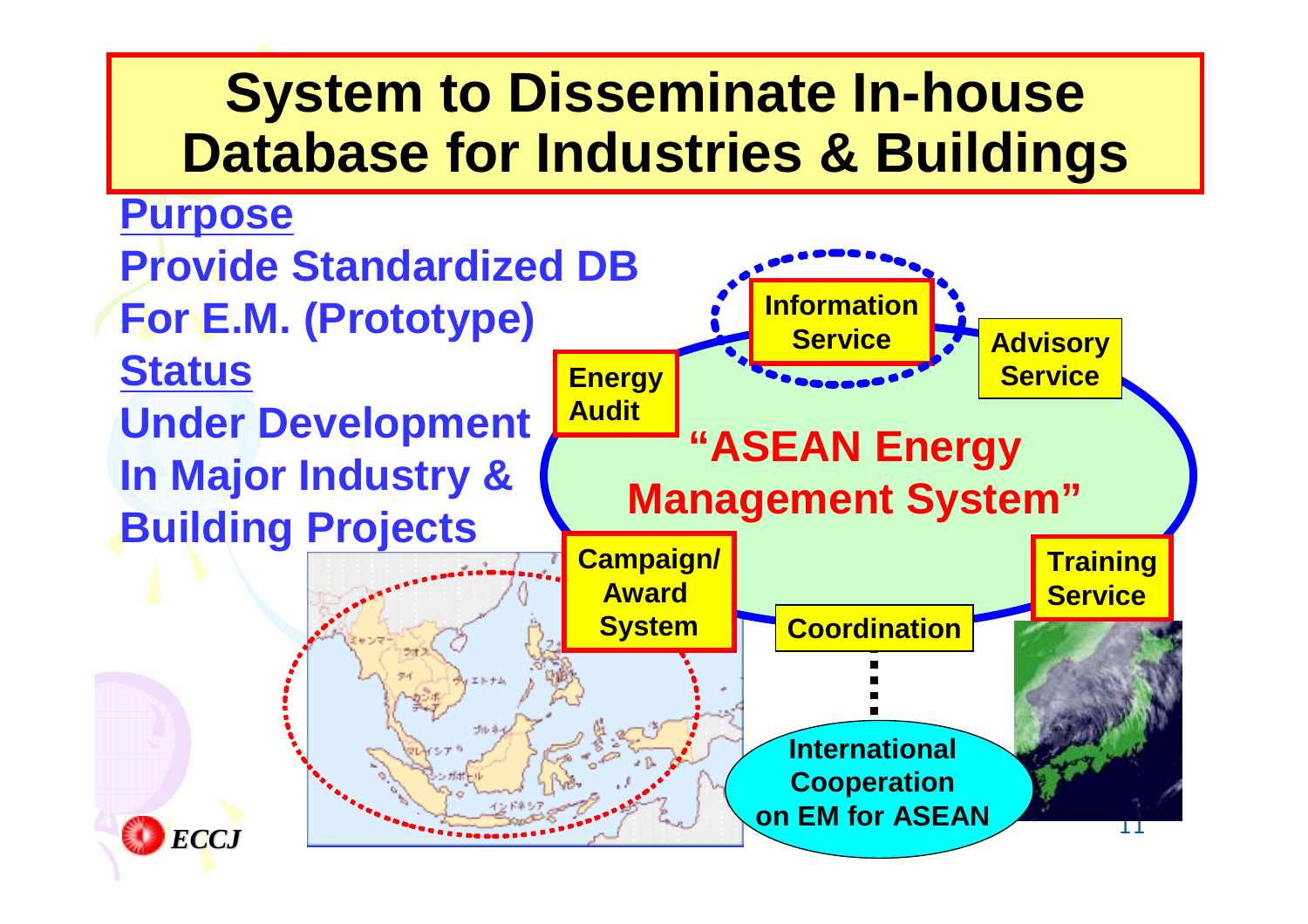### **System to Disseminate Technical Directory for Industries & Buildings**



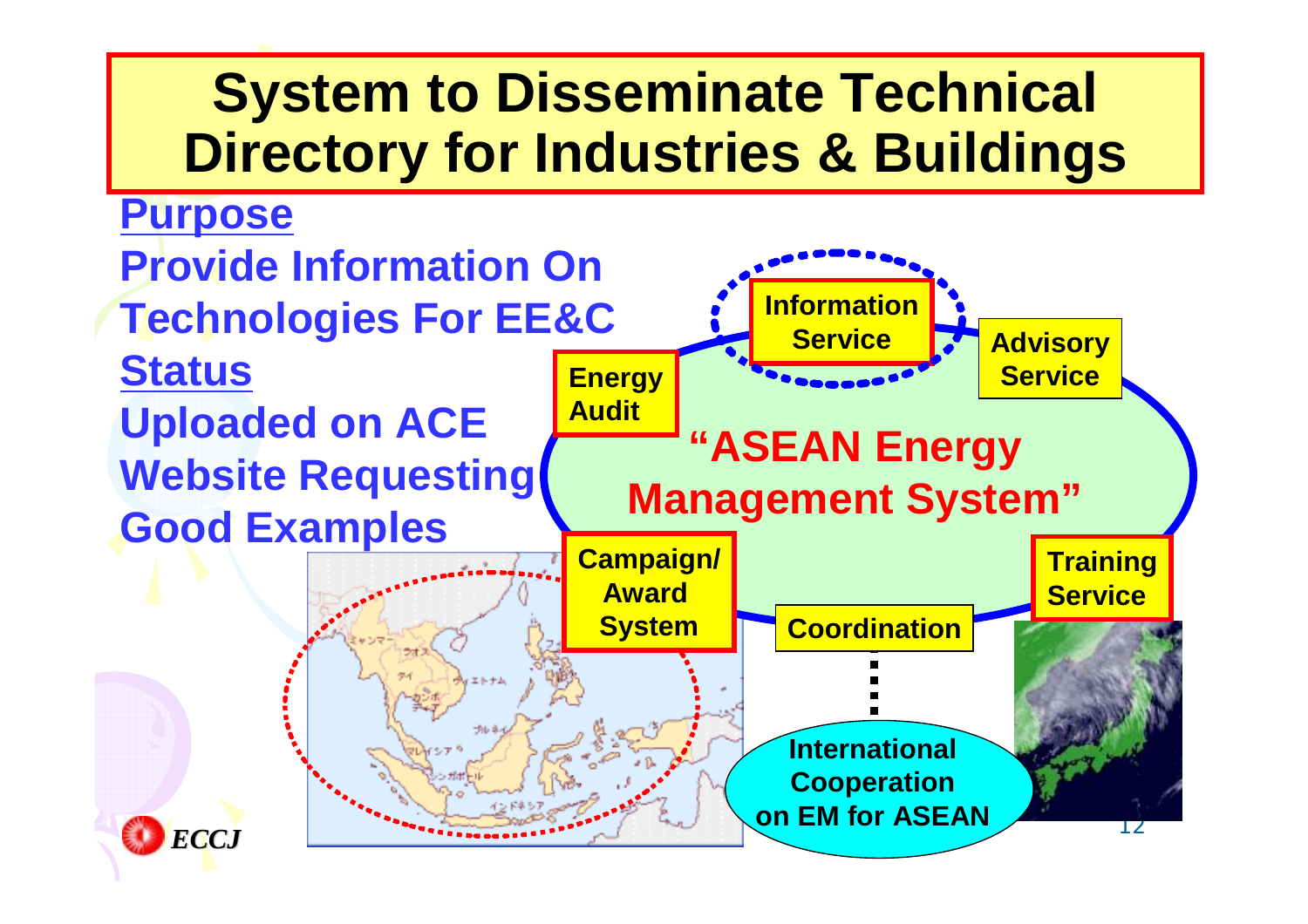# **Actual Progress and Activities – 2A**

- **1. Discuss Draft Concept (2004-2005) Local Workshops in Projects for Buildings and Major Industries**
- **2. Develop Technical Directory and Database Including Discussion in Local Workshops for Buildings and Major Industries Projects (2005-2006)**
- **3. Establish Plan in 2006**
- **4. Edit Tech. Directory & In-house DB by ACE-ECCJ (2006-)**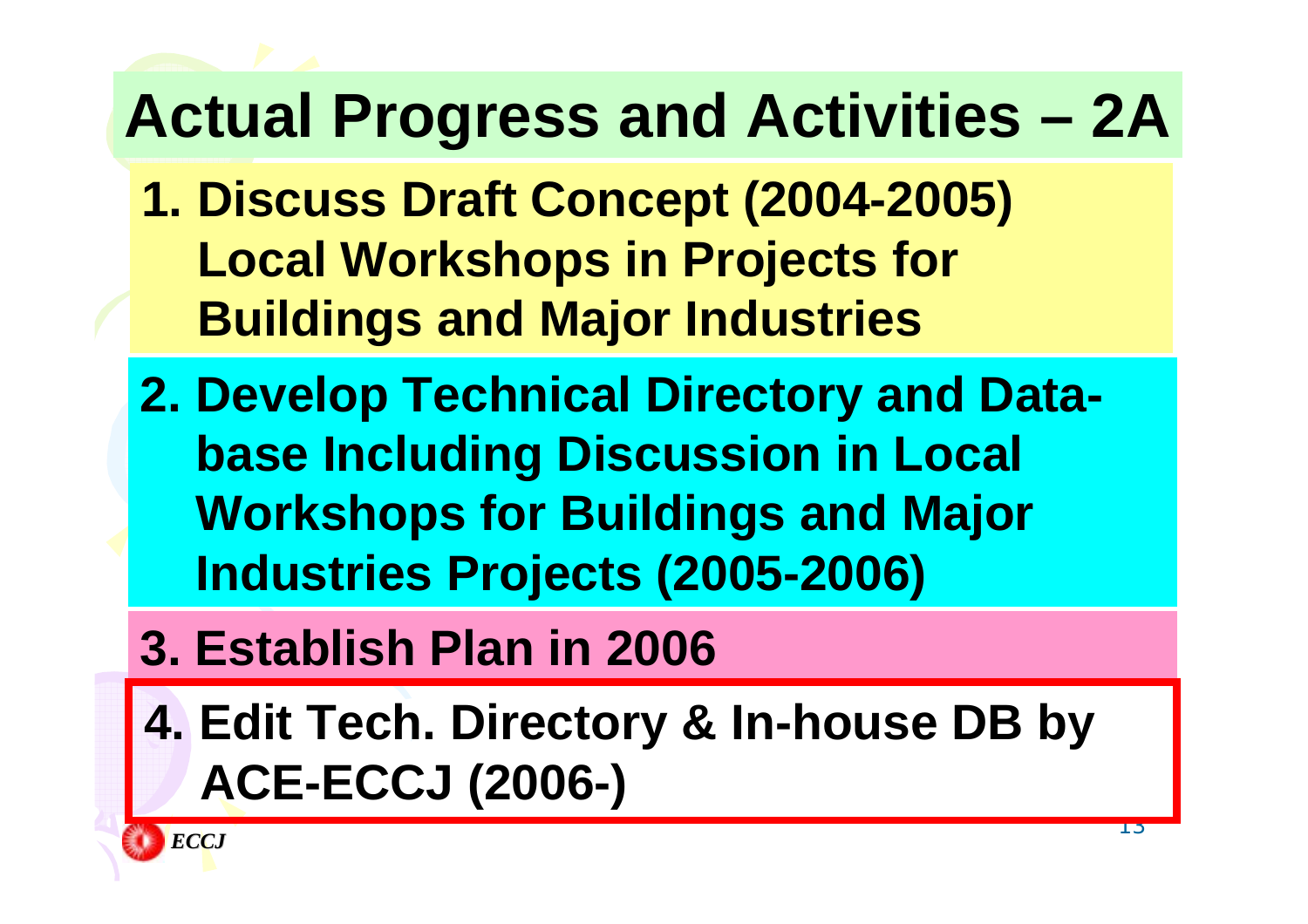### **Preparation of Tools for Energy Management**

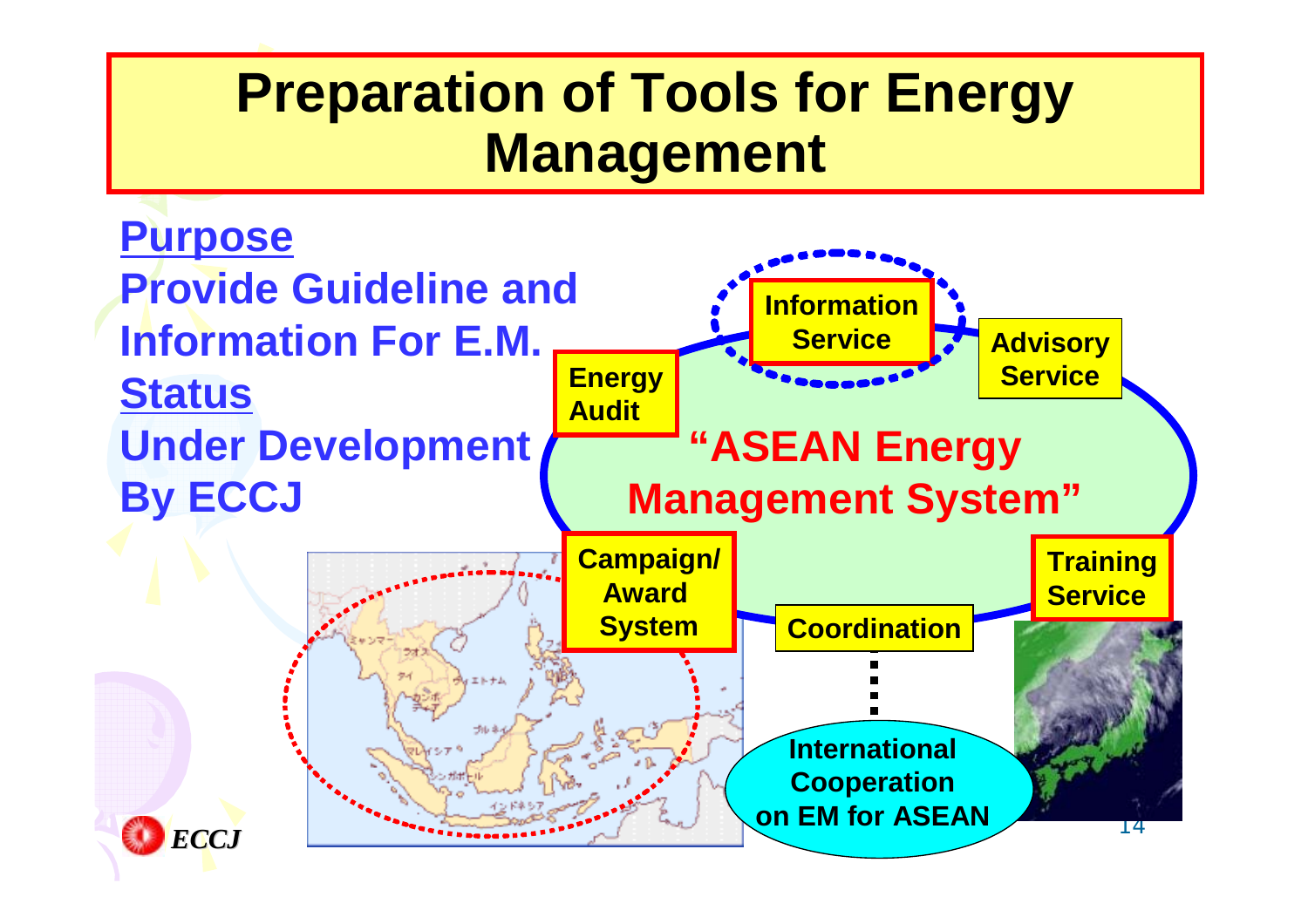# **Actual Progress and Activities – 2B**

- **1. Introduce & Discuss Concept (2006) Intensive Seminar-Workshops**
- **2. Prepare "Energy Management Handbook for ASEAN" (Draft) by ECCJ (2006-2007) (Based on Total Energy Management (TEM) Handbook Developed in Thailand)**
- **3. Upload Useful Handbooks & Reports on ECCJ Website (2007-)**
- **4. Study Other Directories & Handbooks by ECCJ (2006-)**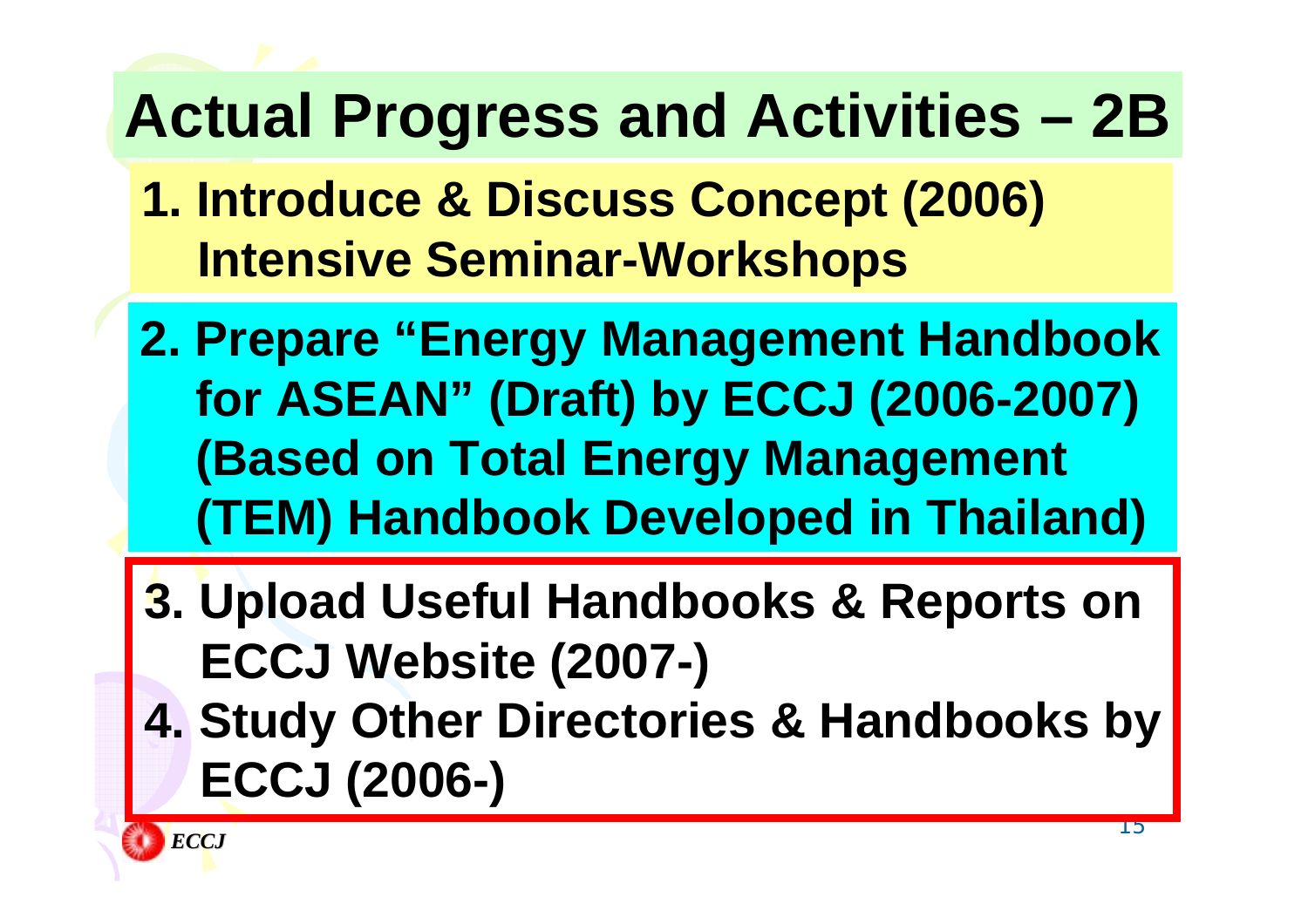# **Building & Started Functions of "ASEAN Energy Management System"**

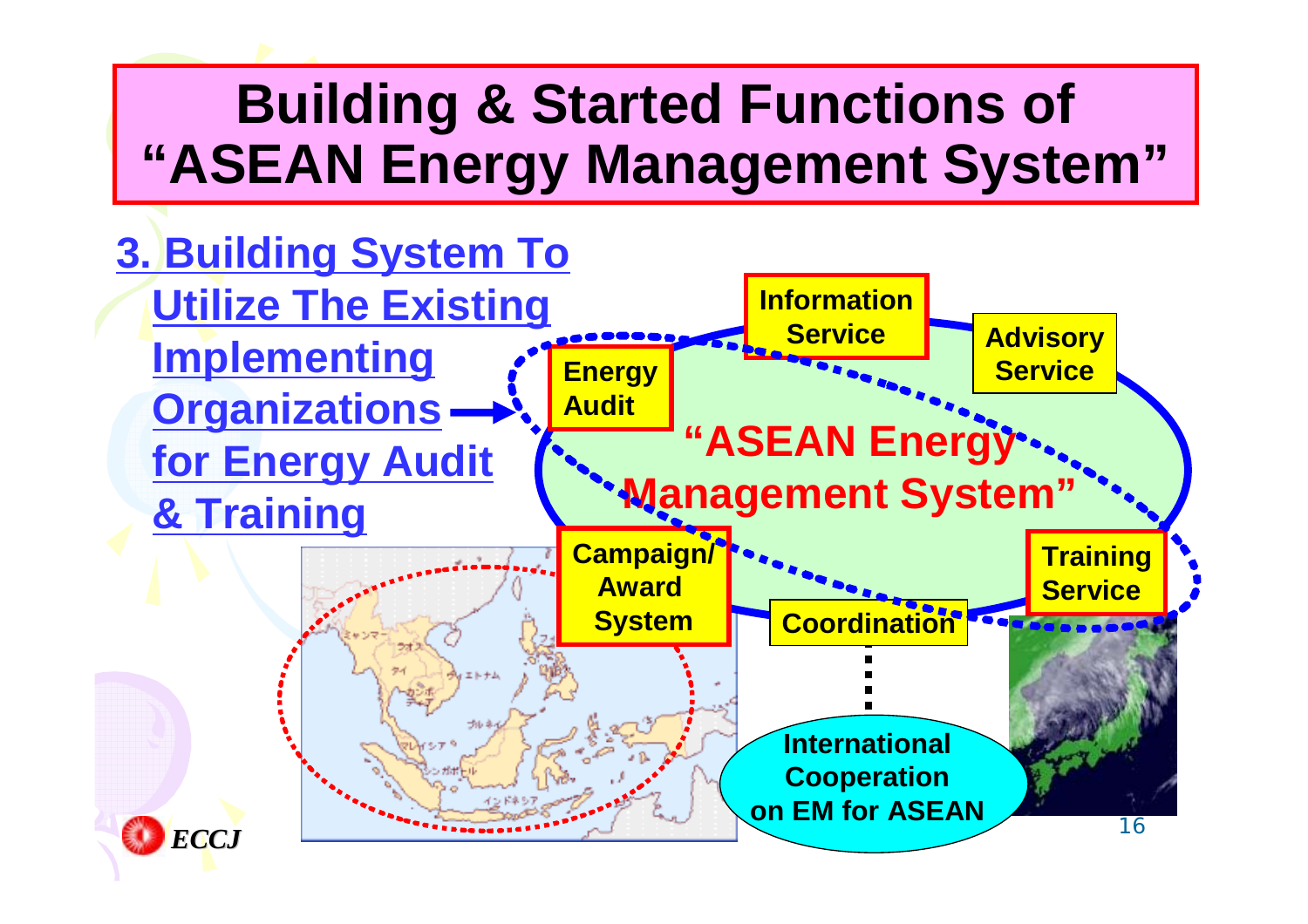# **Actual Progress and Activities - 3**

- **1. Develop Basic Concept by ECCJ (2005)**
- **2. Investigate Possibility (2005) Intensive Surveys of 20 Implementing Organizations in The 6 ASEAN Countries**
- **3. Develop Basic Plan (2006) PR & Discussion in Intensive Seminar-Workshop in the 7 ASEAN Countries**
- **4. Prepare Preliminary System Plan by ECCJ and System for Trial by ACE**

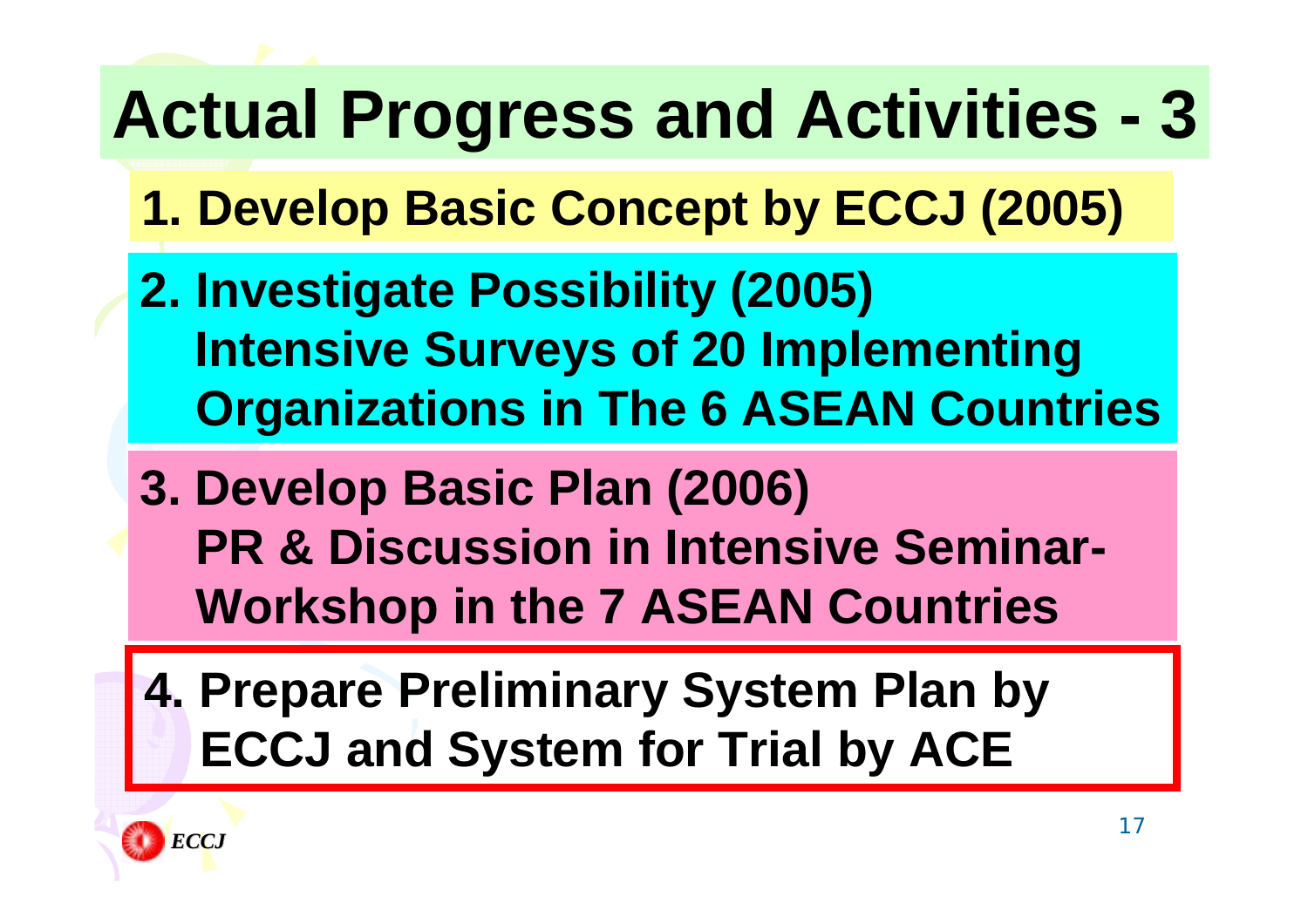### *2. Future Plan to Develop and Function "ASEAN Energy Management System "*

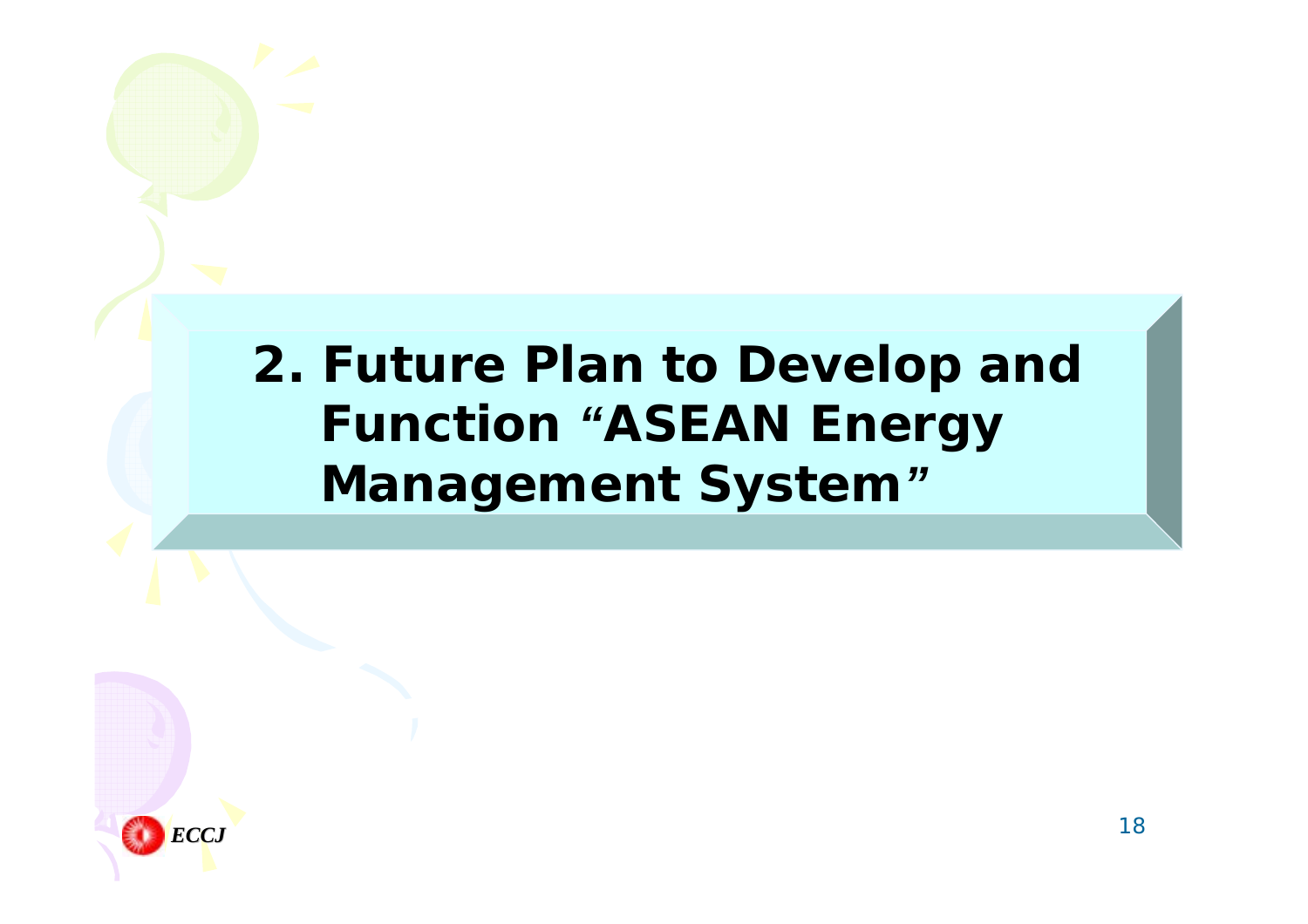### *2-1. Continuation & Completion of Development of / Working Functions and Programs*

*ECCJ*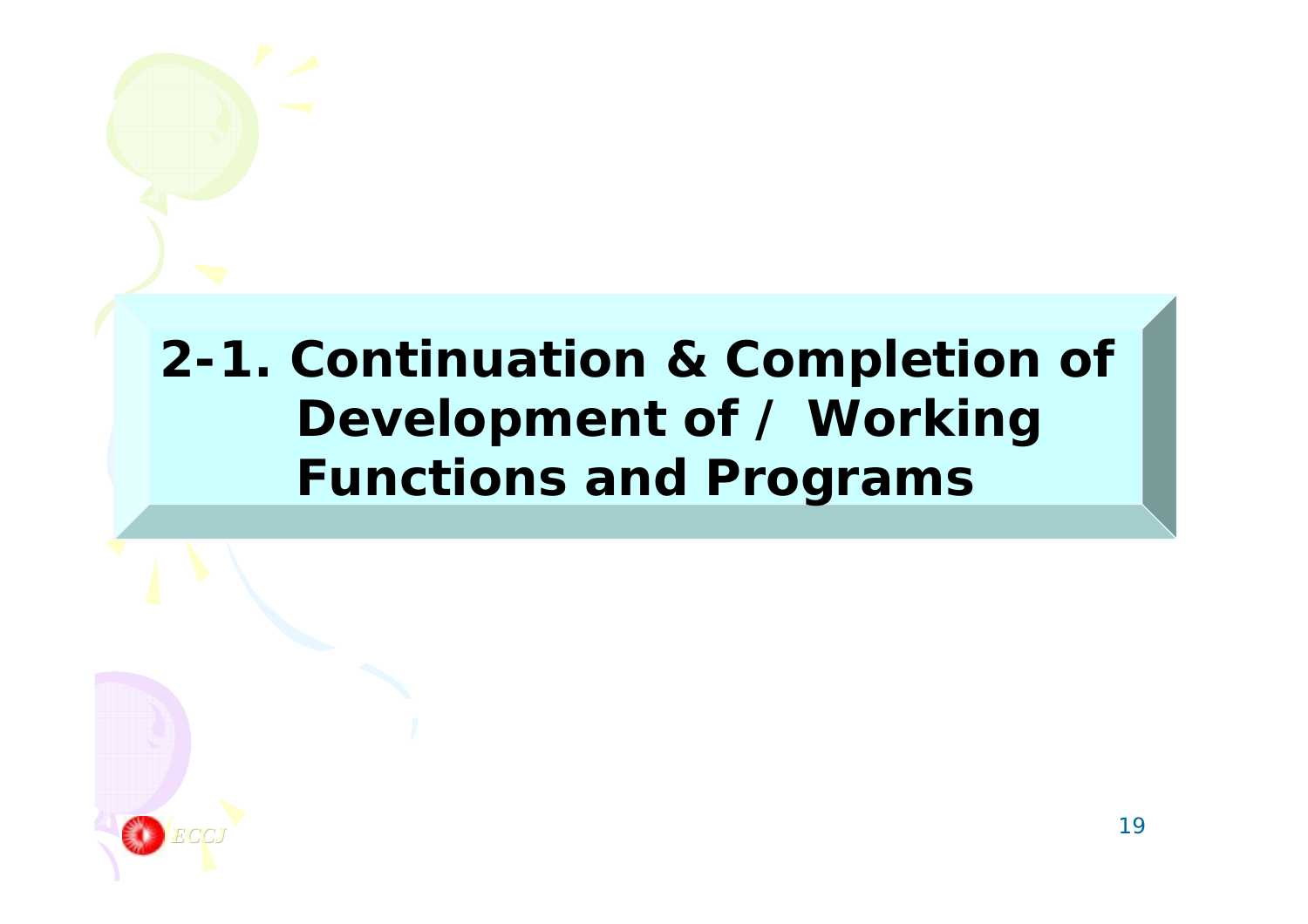# **System to Collect and Disseminate Best Practices in Energy Management**

- **1. "ASEAN Award System of Best Practices in EM for Industries / Buildings"**
- **1) Smooth Completion of The 1st Award**
- **2) Improvement of System Plan / Operation**
- **2. Establish Information System to Publish / Disseminate Awarded Best Practices**
- **1) Consideration of Comprehensive Guideline to Ease Dissemination**
- **2) Compilation of Excellent Cases in E.M Handbook / Technical Directory**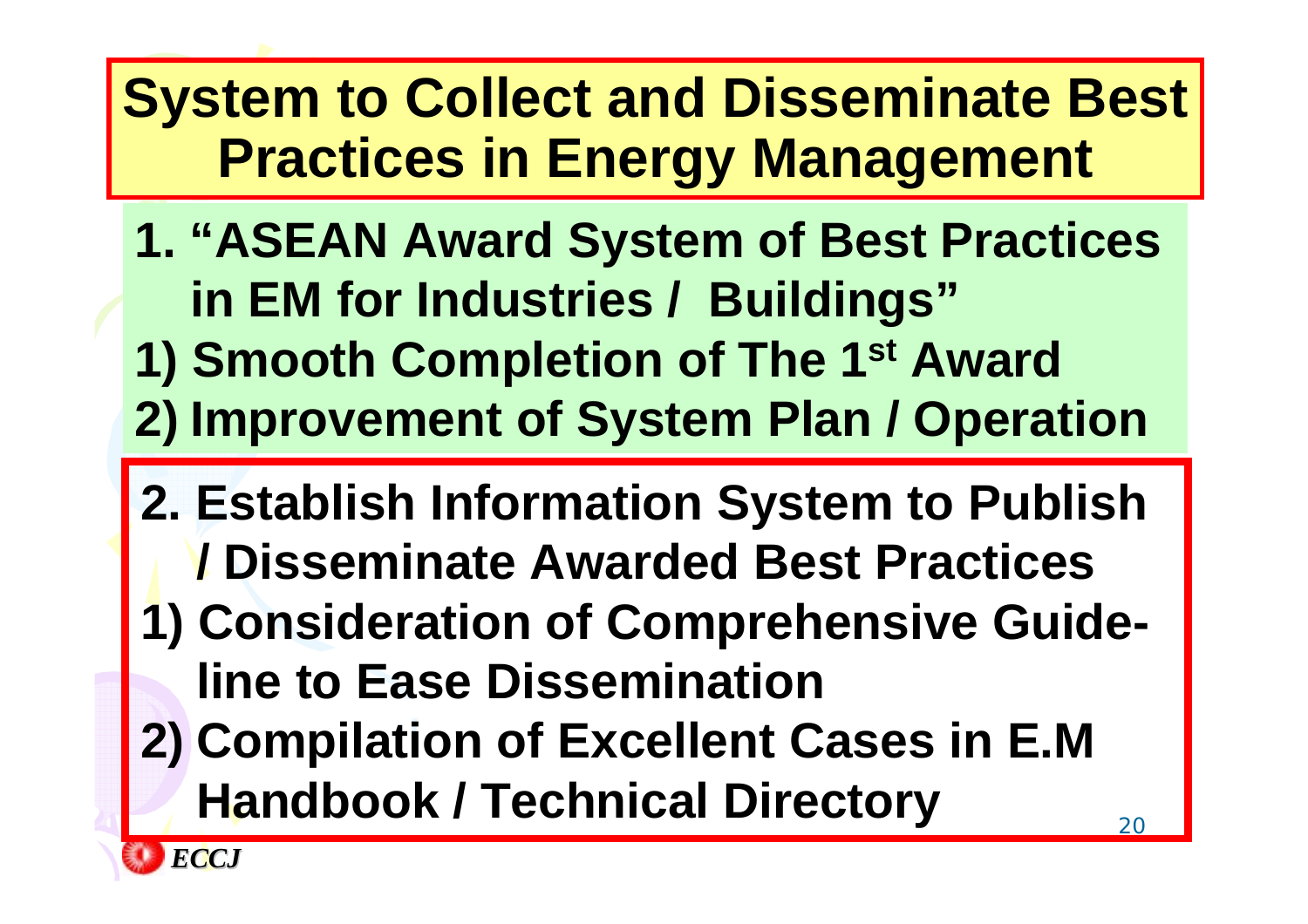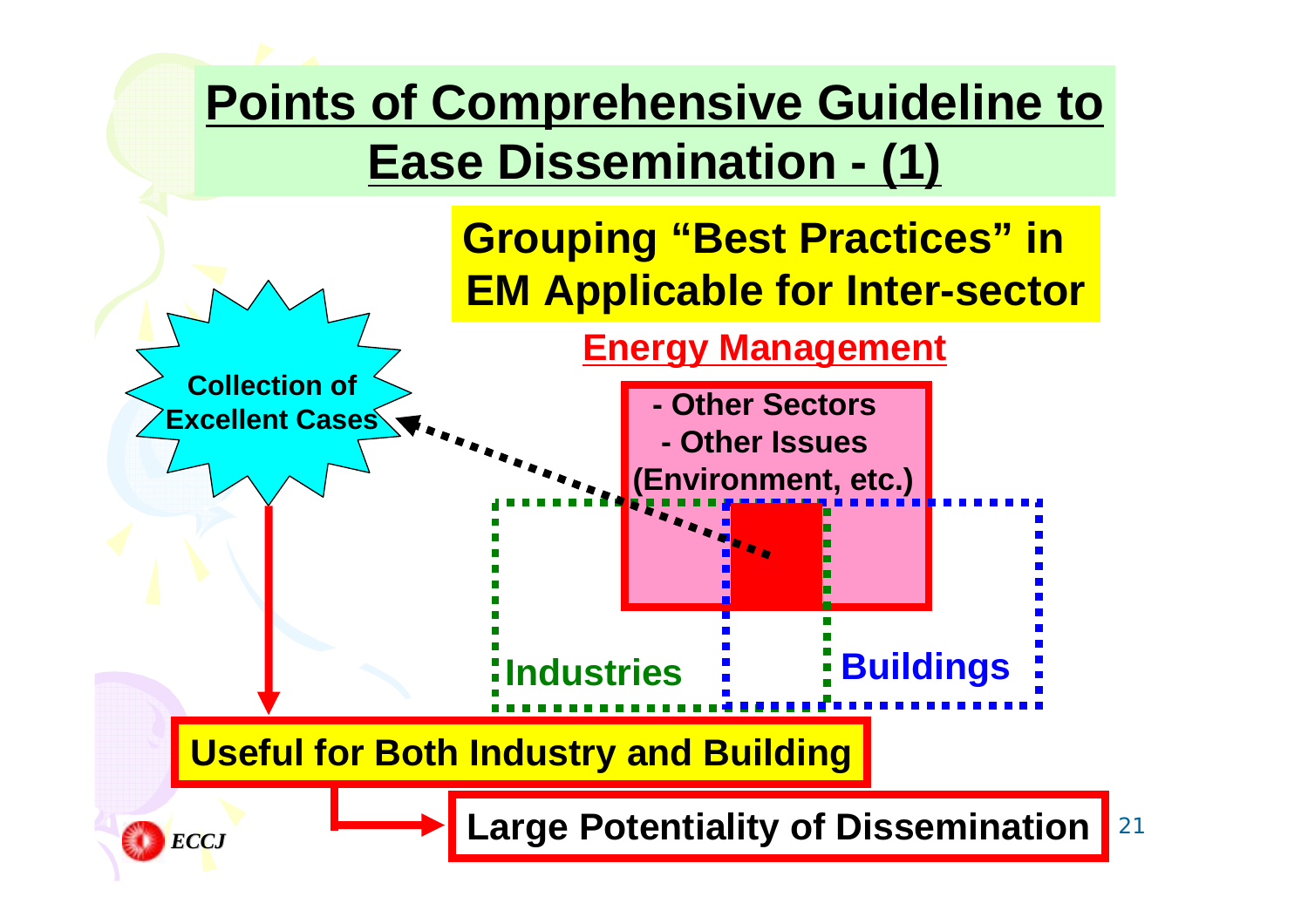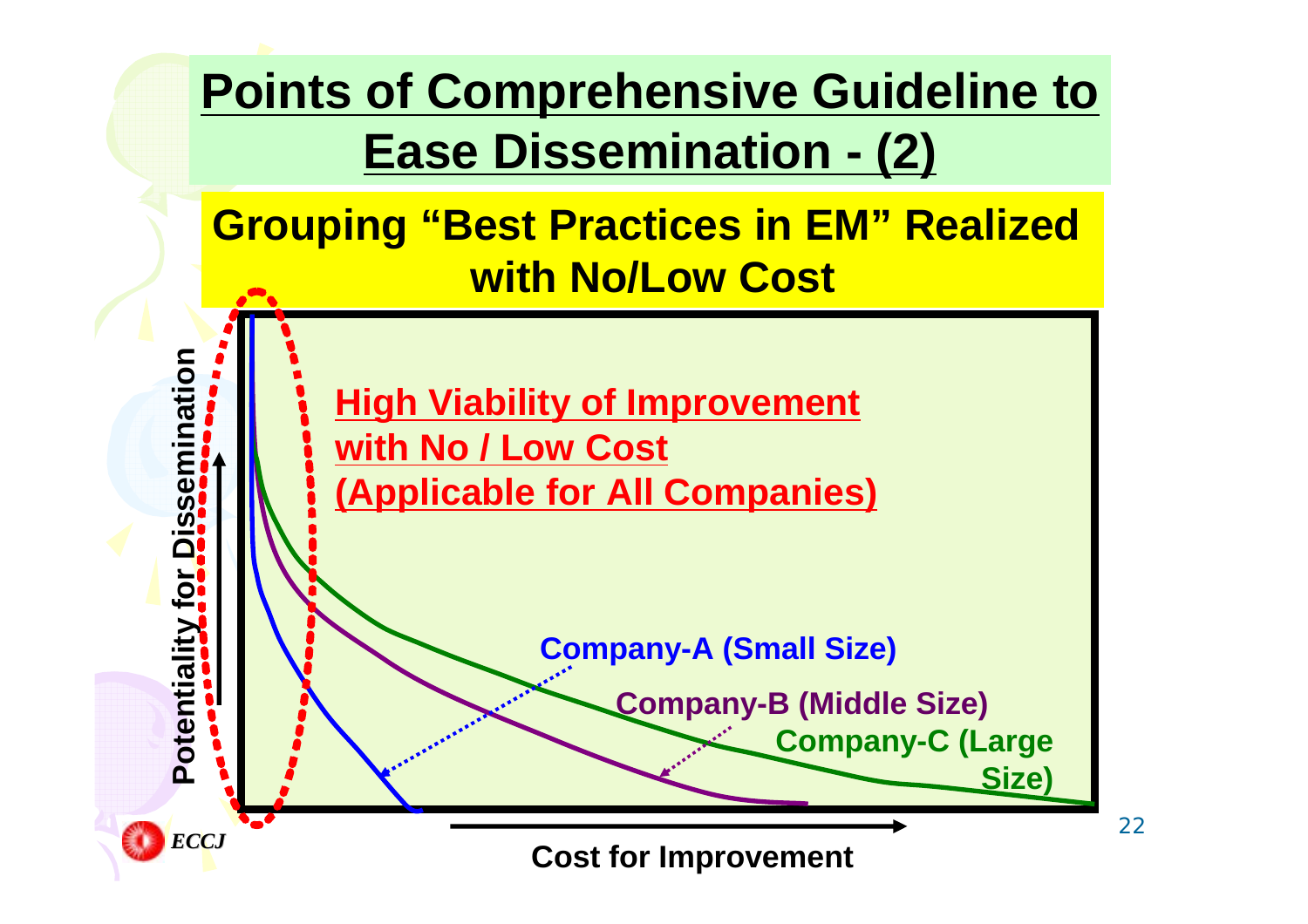### **Points of Comprehensive Guideline to Ease Dissemination - (3)**

### **Important Learning Process Started with Step - 1**

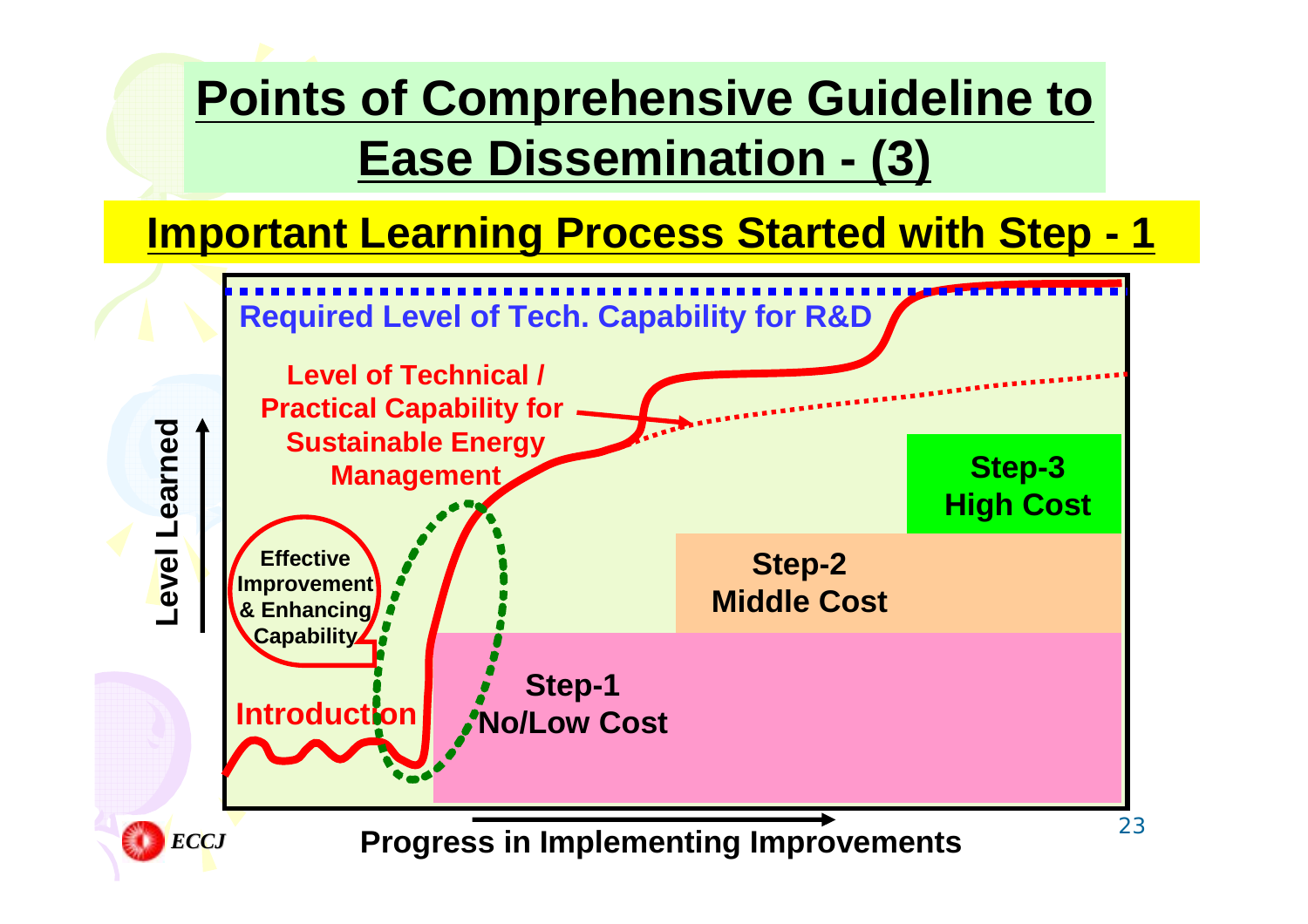### **Tools for Energy Management - Preparation & Activity to Disseminate -**

- **1. Basic 3 Tools for Energy Management**
- **1) Energy Management Handbook**
- **2) In-house Database**
- **3) Technical Directory**
- 24**2. Proposed Trial Use These Basic Tools in Factories and Buildings in ASEAN (Especially at Companies Awarded (EM)) 1) Trial Use for 6 Months 2) Regular Visit by ECCJ-ASEAN Experts 3) Reflecting Results for Improvement**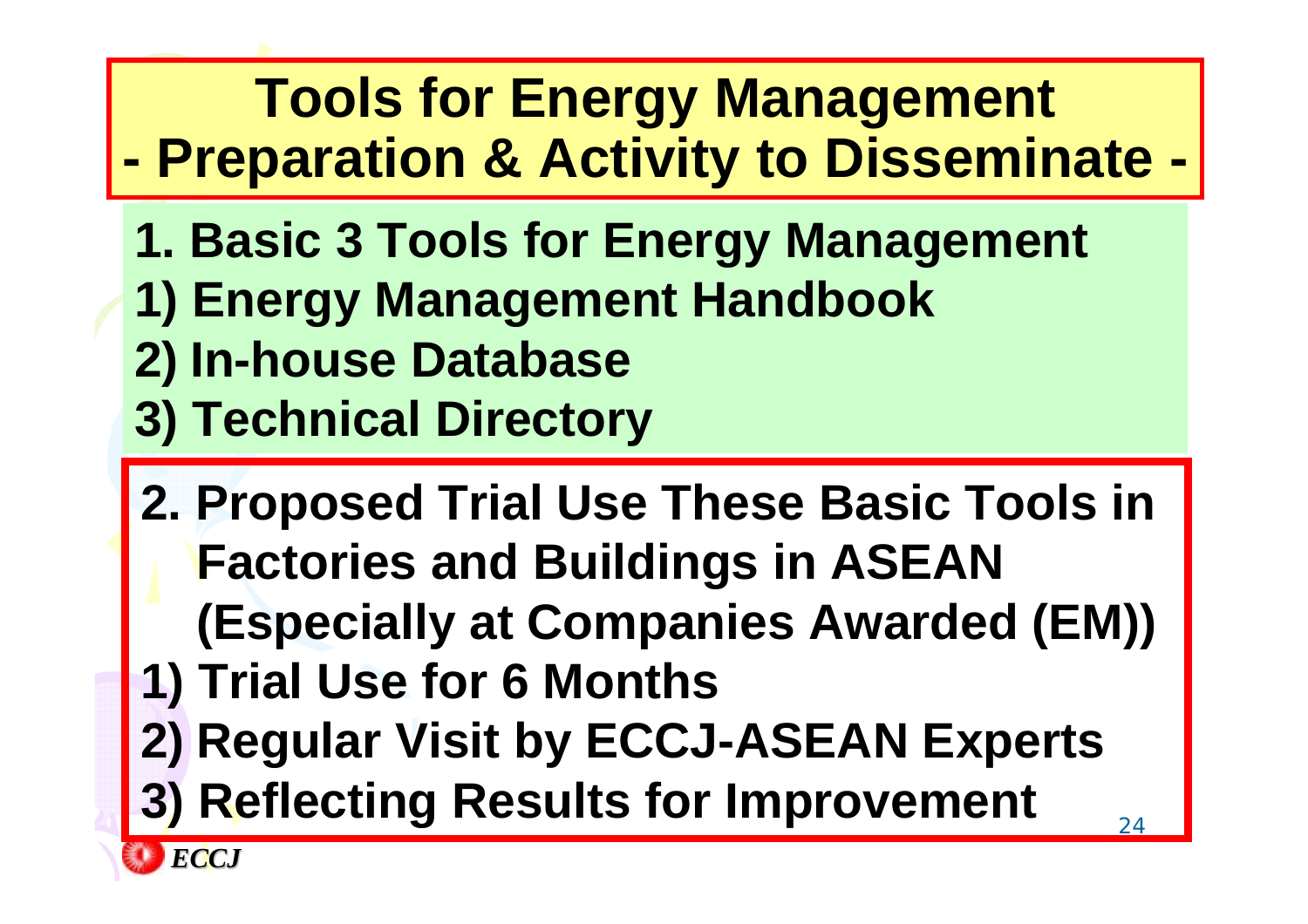## **Effective Use of Developed Tools for Energy Management Energy Management**





### **Supplemental Technical Tools**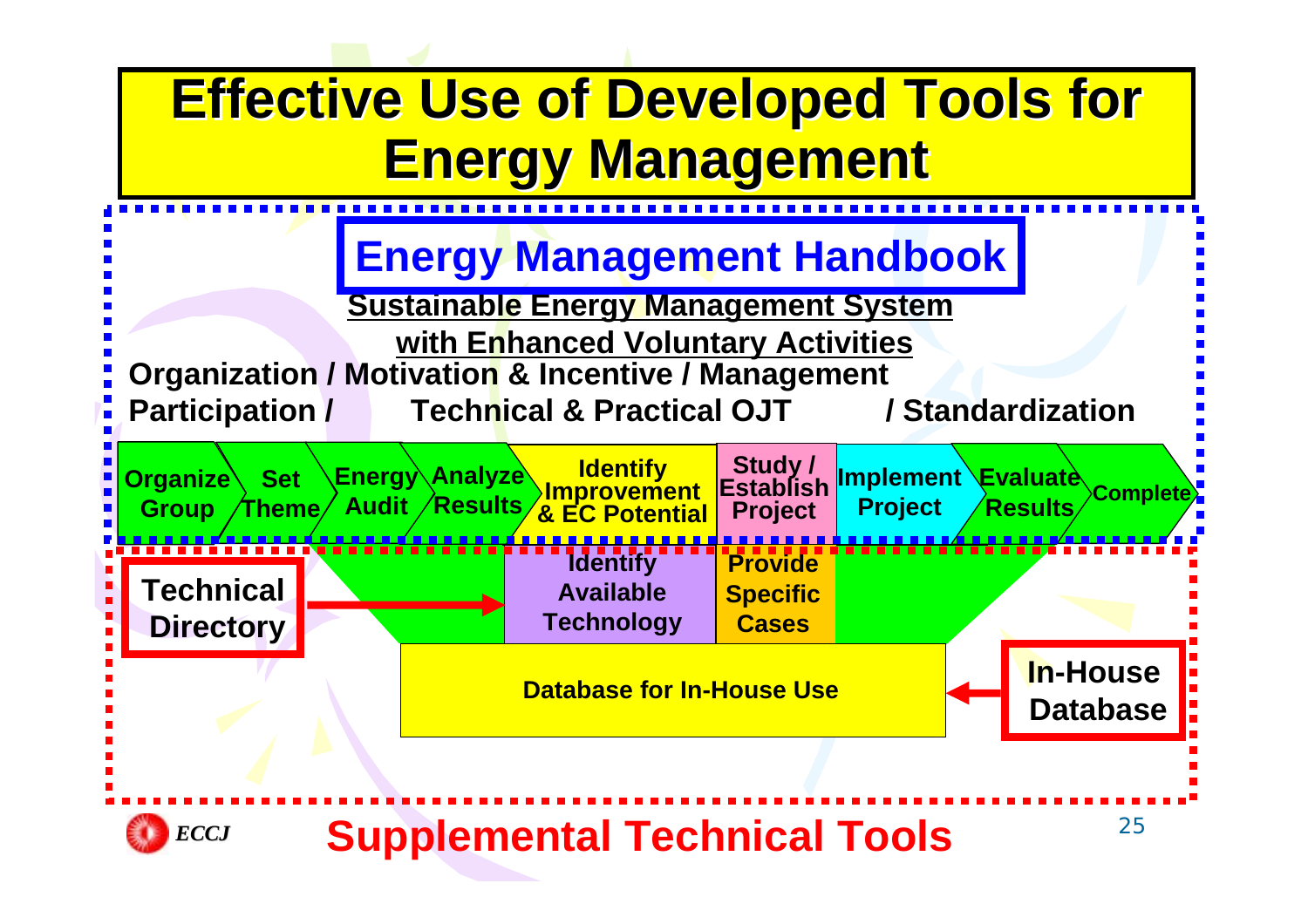#### **Draft Contents of EM Handbook Draft 1**

### **Part I. Purpose and Usage of TEM Handbook**

- **Ch-1 Introduction**
- **Ch-2 Purpose of TEM Handbook**
- **Ch-3 Usage of TEM Handbook**

### **Part II. Total Energy Management "by Participation" with Key Step Approach Ch-1 Key Step Approach for Energy Management Ch-2 Policy & Planning for Energy Conservation Ch-3 Organization & Structure for E.C. Promotion Ch-4 Principles and Methods of S.G.A. (Small Group Activities) for Energy Management**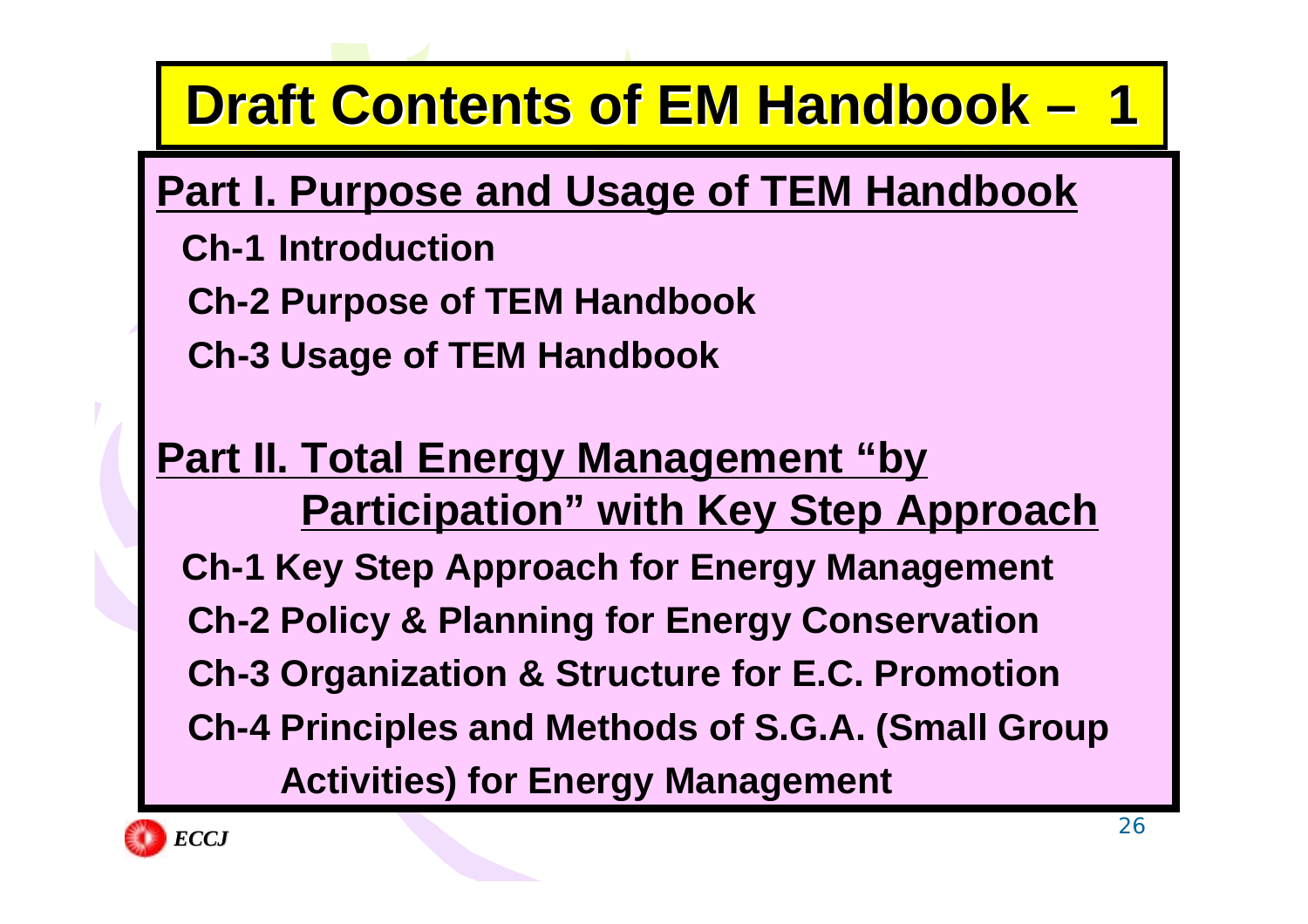#### **Draft Contents of EM Handbook 2**

**Ch-5 Building Awareness, Motivation and Training Ch-6 Evaluation of Total Energy Management**

### **Part III. Implementation of E. C. Projects Ch-1 Procedures of Energy Audit Ch-2 Data Collection and Analysis Ch-3 Planning, Targeting & Benchmarking for E.C. Projects Ch-4 Implementation of E.C. Projects Ch-5 Evaluation of E.C. Projects (Including Guideline to Effetively Utilize In-House Atabase and Technical Directory)**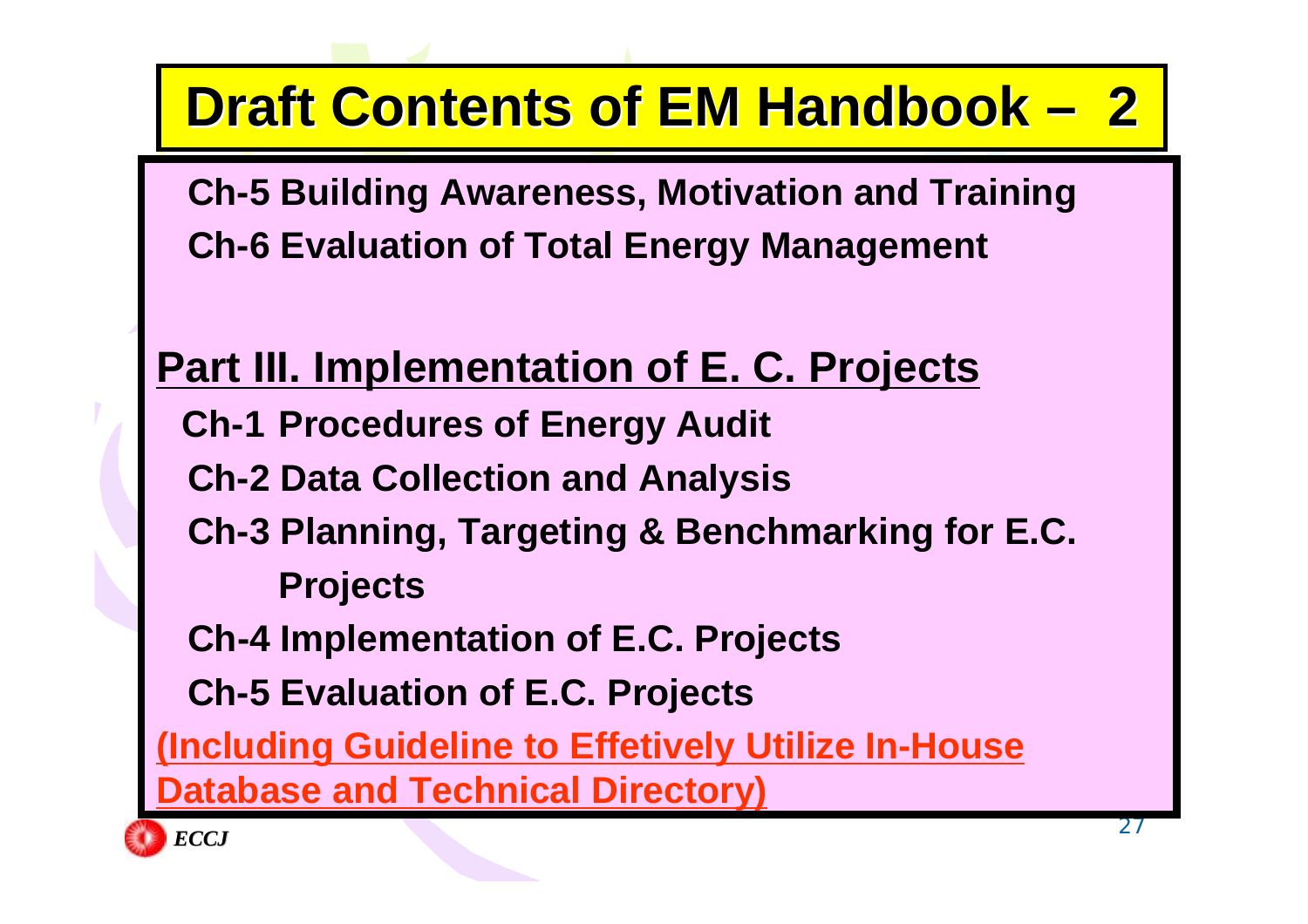#### **Draft Contents of EM Handbook Draft 3**

### **Appendix – 1**

- **Successful Examples of E.C. by Small Group Activities**
- **(Samples of Winners for ASAEN E.M. Award System)**

### **Appendix – 2 Related Information**

- **Access to the Existing Manuals / Data / Information Available for E. C. Activities**
- **-In-House Database / Technical Directory**
- **- Statistics Data on Energy, etc.**
- **- Websites of Related Energy / Industrial Organizations**
- **- Available Training Courses**
- **- Available Technical Manuals etc.**
- **- Manual of Tools for TQM and TPM**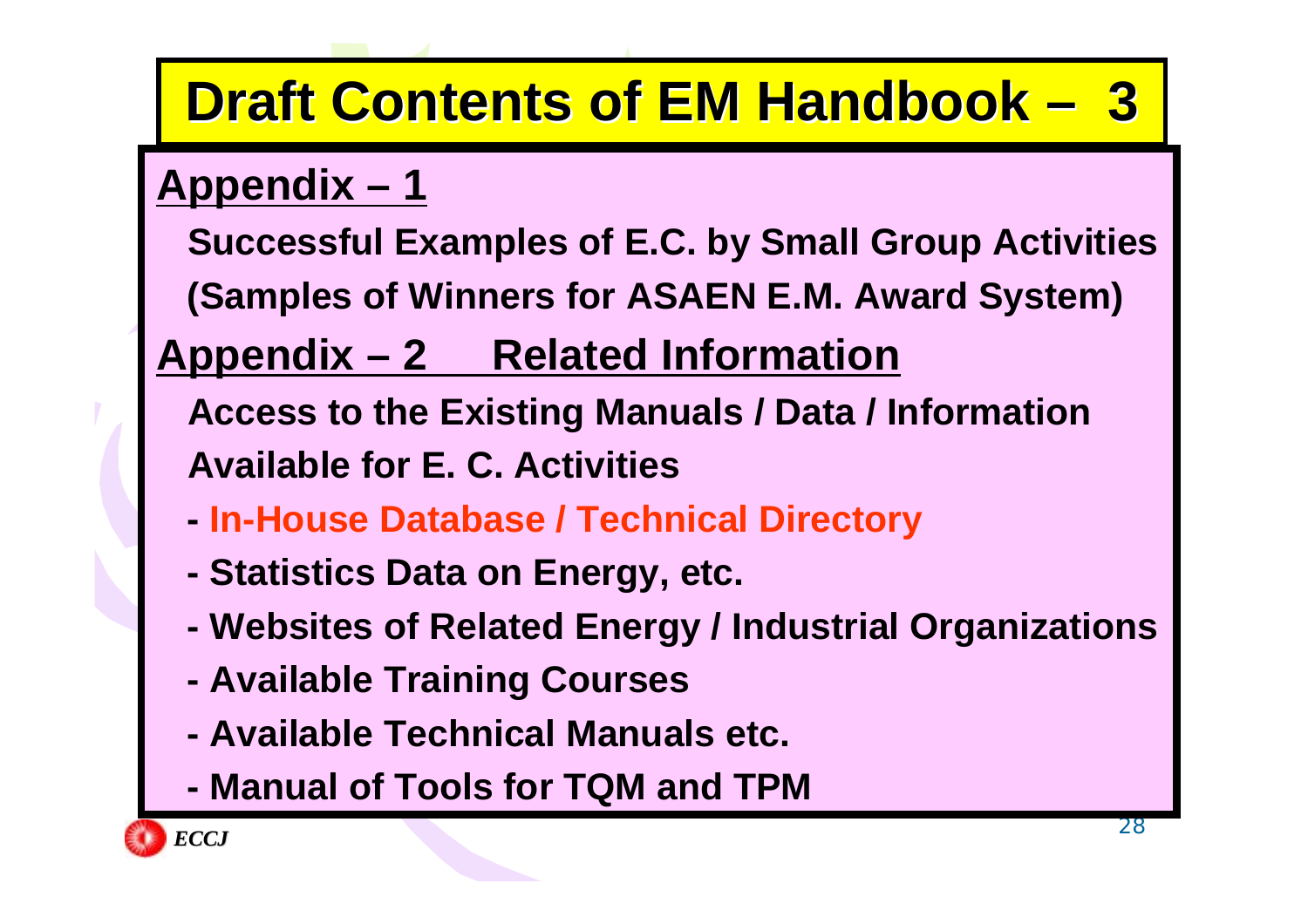# **Prototype Database for In Prototype Database for In -house Use house Use**







**Data**

**Data for**

**E.M.**

**Data**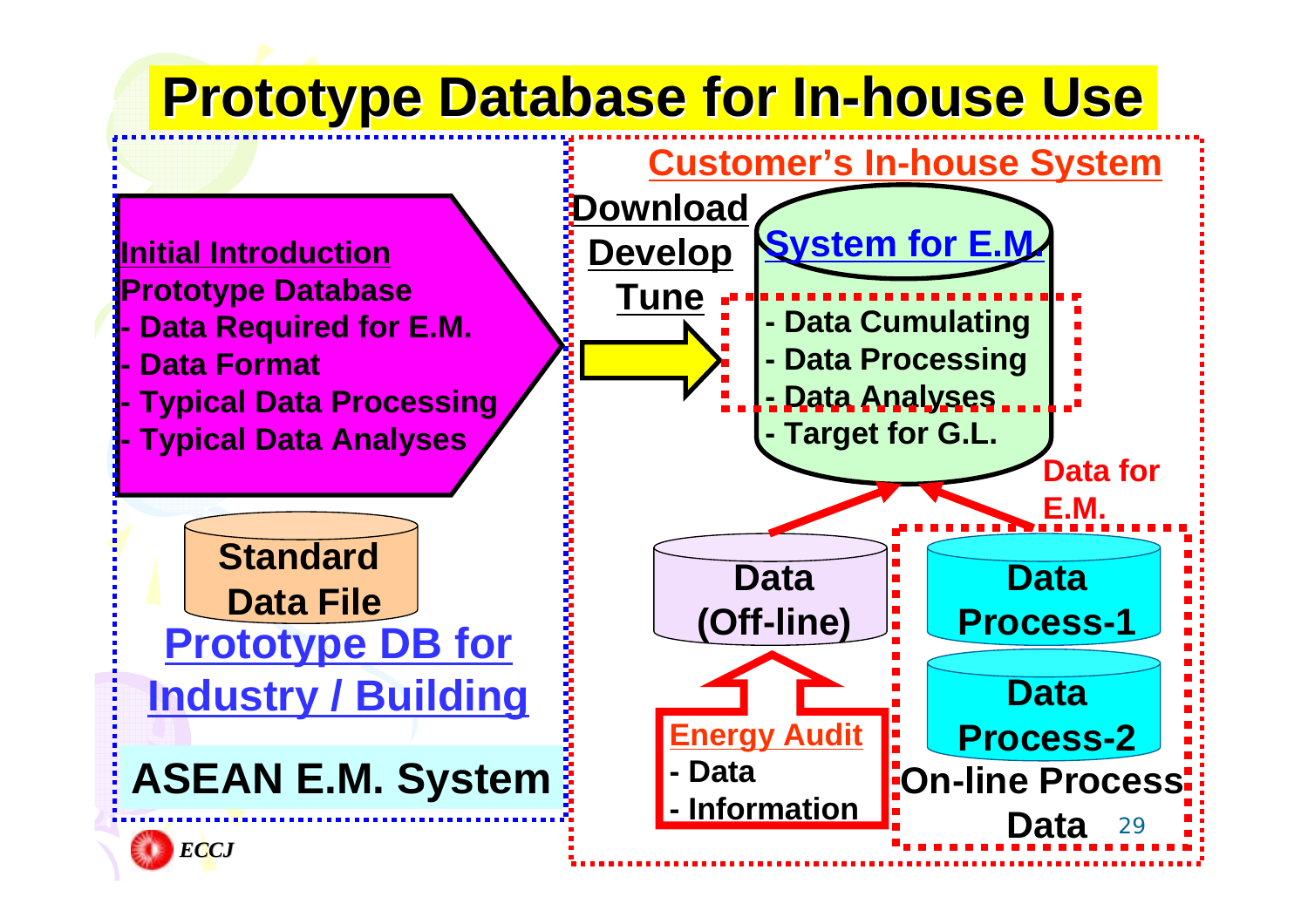### **Database for E.M. : Comprehensive Design**

#### **Major Industries Energy Process - 1 Process - 2 Process - 3 Process - 4 Inter-Proc. Others TotalEnergy Consumption (EC)-T (EC)-1 (EC)-2 (EC)-3 (EC)-4 (EC)-5 TotalEnergy from Fuel & Required Fuels and E. Power C.R. 3 Energy in Electricity C.R. 2 THE R A Factory Energy Generated C.R. 1by Chemical Reactions (C.R.) Buildings Air - Con.Lighting Driving WaterTotalSystem System System System Energy Total**

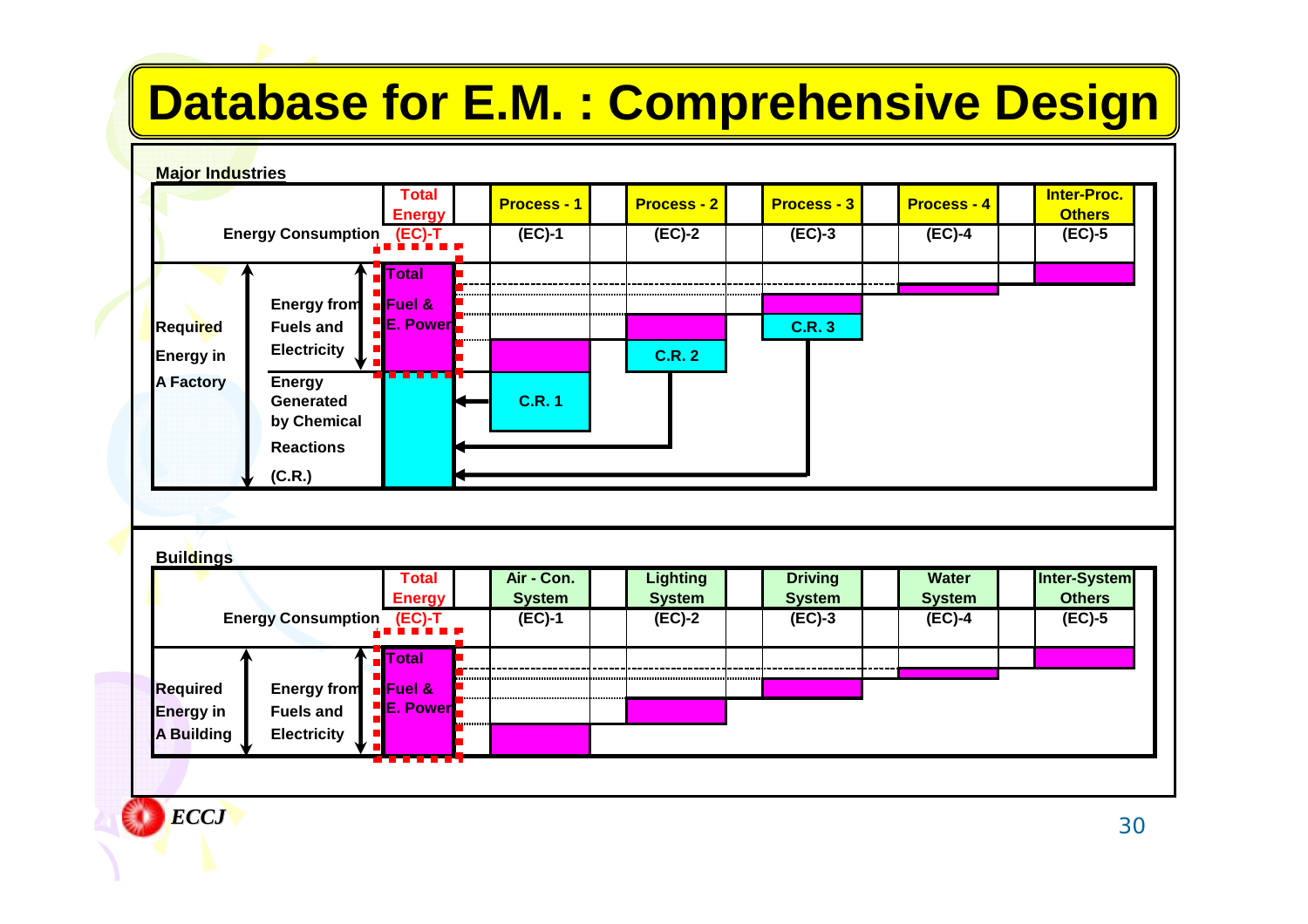# **System to Utilize The Existing Implementing Organizations**

- **1. Plan Based on Surveys / Discussion System Concept : Type & Procedure**
- **1) Cyber Search for Stakeholders to Meet**
- **2) Comparison of Scope & Key Conditions of Service Providers and Customers**
- **2. Prepare and Start Trial Operation 1) Prepare The System in ACE Website (With Guidance & Conditions to Use) 2) Open Registration of Stakeholders (Service Providers and Customers)**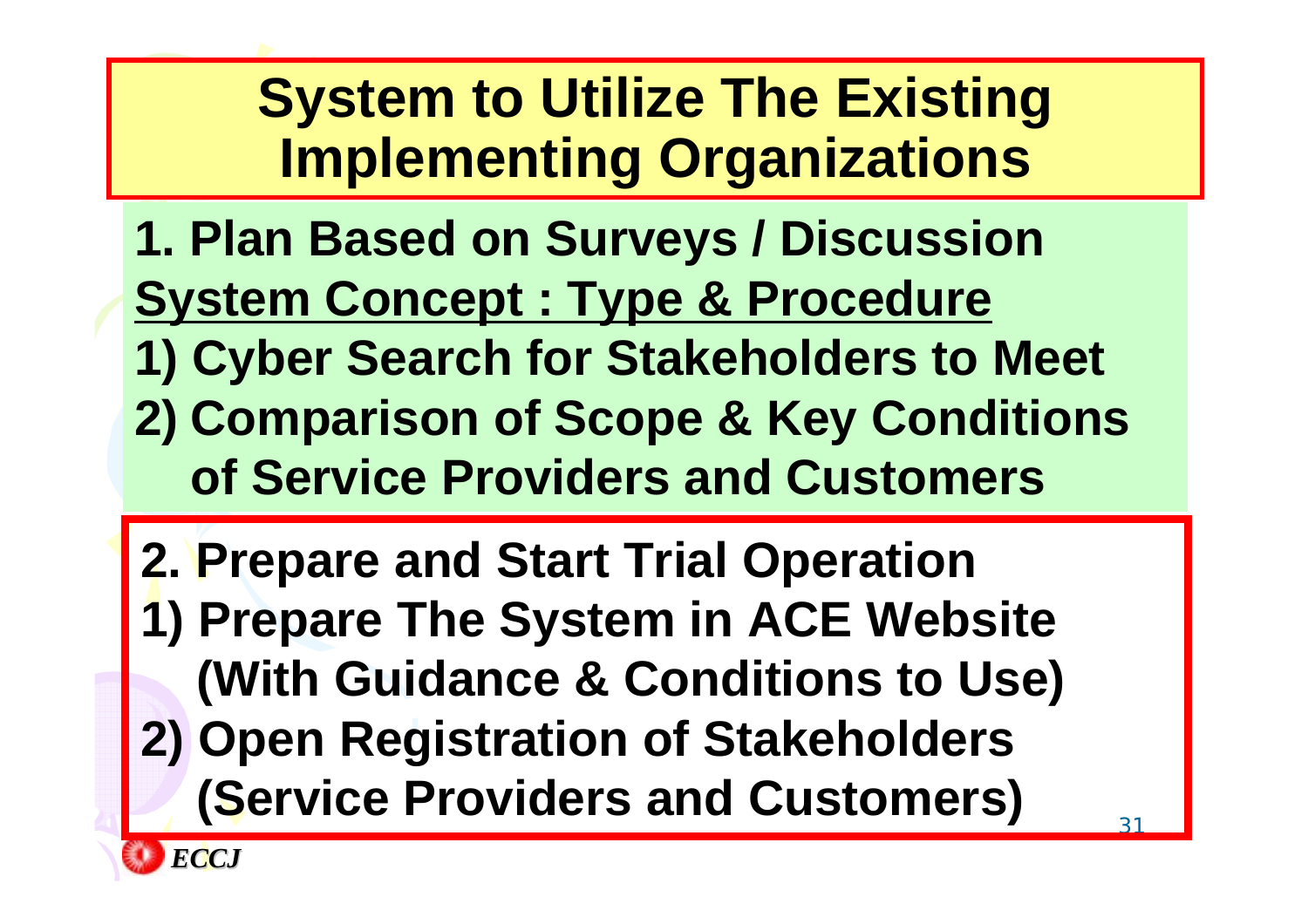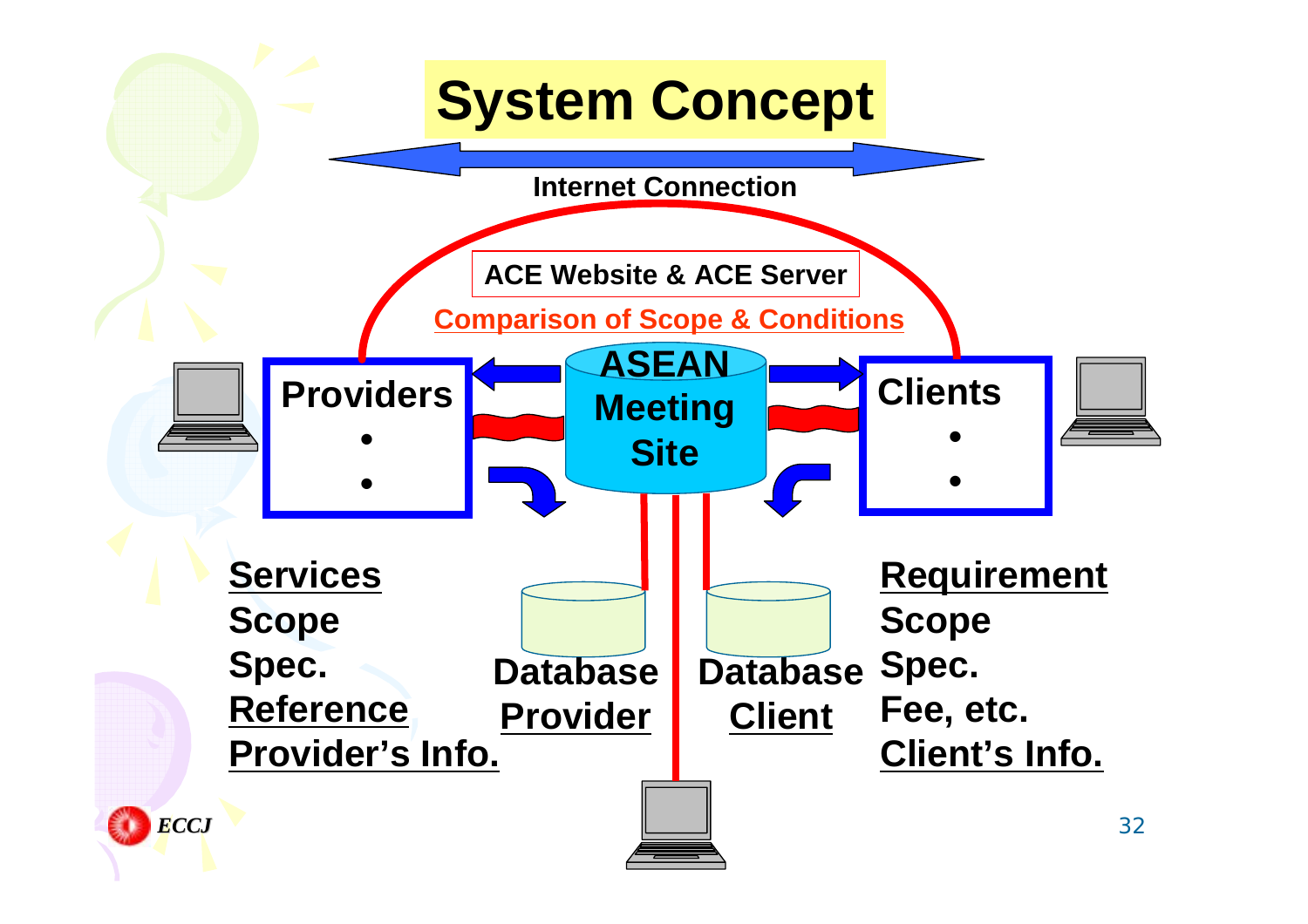| <b>Information &amp; Data</b><br><b>Information for</b>                                                               |                                            |                                                                         |    |  |  |  |  |  |
|-----------------------------------------------------------------------------------------------------------------------|--------------------------------------------|-------------------------------------------------------------------------|----|--|--|--|--|--|
| <b>Service Provider</b>                                                                                               | <b>Mutual Contact</b>                      | <b>Customer</b>                                                         |    |  |  |  |  |  |
| Na <mark>me of Organization or Company</mark><br>1. General Information                                               | Name of Organization or Company            |                                                                         |    |  |  |  |  |  |
| Addr <mark>ess</mark>                                                                                                 | 1. General Information<br><b>Address</b>   |                                                                         |    |  |  |  |  |  |
| Operation (Governmental / Private, etc.)                                                                              |                                            | Operation (Governmental / Private, etc.)                                |    |  |  |  |  |  |
| Capital<br>Numb <mark>er of Employees</mark>                                                                          | Capital                                    |                                                                         |    |  |  |  |  |  |
| Branch / Liaison (Country and City)                                                                                   |                                            |                                                                         |    |  |  |  |  |  |
| Bus <mark>iness Spe</mark> cifics                                                                                     | <b>Number of Employees</b>                 |                                                                         |    |  |  |  |  |  |
|                                                                                                                       | <b>Branch / Liaison (Country and City)</b> |                                                                         |    |  |  |  |  |  |
| 2. Services Possible to Provide<br>2-1. Energy Audit                                                                  | <b>Business Specifics</b>                  |                                                                         |    |  |  |  |  |  |
| (1) Buildings<br><b>Typical Scope (Categories, etc.)</b>                                                              |                                            |                                                                         |    |  |  |  |  |  |
| <b>Typical Specifications</b>                                                                                         | 2. Services Required                       |                                                                         |    |  |  |  |  |  |
| (2) Factories<br>Typical Scope (Categories, etc.)                                                                     | 2-1. Energy Audit<br>(1) Buildings         |                                                                         |    |  |  |  |  |  |
| <b>Typical Specifications</b>                                                                                         |                                            | <b>Typical Scope (Categories, etc.)</b>                                 |    |  |  |  |  |  |
| (3) Conditions Required to Provide Services<br>2-2. Training                                                          | <b>Typical Specifications</b>              |                                                                         |    |  |  |  |  |  |
| (1) Energy Management Course<br><b>Typical Scope (Categories, etc.)</b>                                               | (2) Factories                              | Typical Scope (Categories, etc.)                                        |    |  |  |  |  |  |
| <b>Typical Curriculum / Specifications</b>                                                                            | <b>Typical Specifications</b>              |                                                                         |    |  |  |  |  |  |
| (2) Specific Technological Course<br><b>Typical Scope (Categories, etc.)</b>                                          |                                            | (3) Conditions for Services                                             |    |  |  |  |  |  |
| <b>Typical Curriculum / Specifications</b>                                                                            | 2-2. Training                              |                                                                         |    |  |  |  |  |  |
| (3) Specific Practical Course<br><b>Typical Scope (Categories, etc.)</b>                                              |                                            | (1) Energy Management Course<br><b>Typical Scope (Categories, etc.)</b> |    |  |  |  |  |  |
| <b>Typical Curriculum / Specifications</b>                                                                            | <b>Comparison</b>                          | <b>Typical Curriculum / Specifications</b>                              |    |  |  |  |  |  |
| (4) Conditions Required to Provide Services                                                                           |                                            | (2) Specific Technological Course                                       |    |  |  |  |  |  |
| $2 - 3$ .<br>E <mark>d</mark> ucation <mark>al</mark> Course<br>Typical Scope (Categories, etc.)                      |                                            | <b>Typical Scope (Categories, etc.)</b>                                 |    |  |  |  |  |  |
| <b>Typical Curriculum / Specifications</b>                                                                            |                                            | <b>Typical Curriculum / Specifications</b>                              |    |  |  |  |  |  |
| Conditions Required to Provide Services<br>$2 - 4.$<br>Consultation / Engineering<br>Typical Scope (Categories, etc.) |                                            | (3) Specific Practical Course                                           |    |  |  |  |  |  |
| <b>Typical Curriculum / Specifications</b>                                                                            |                                            | <b>Typical Scope (Categories, etc.)</b>                                 |    |  |  |  |  |  |
| <b>Conditions Required to Provide Services</b>                                                                        |                                            | <b>Typical Curriculum / Specifications</b>                              |    |  |  |  |  |  |
| 2-5. Others<br><b>Typical Scope (Categories, etc.)</b>                                                                |                                            | (4) Conditions for Services                                             |    |  |  |  |  |  |
| <b>Typical Curriculum / Specifications</b>                                                                            | 2-3. Educational Course                    | <b>Typical Scope (Categories, etc.)</b>                                 |    |  |  |  |  |  |
| <b>Conditions Required to Provide Services</b>                                                                        |                                            | <b>Typical Curriculum / Specifications</b>                              |    |  |  |  |  |  |
| Reference (Lists of Actual Services in 5 Years)                                                                       |                                            | <b>Conditions for Services</b>                                          |    |  |  |  |  |  |
| (Year / Customer (with name if possible) / Specifics)<br>2-1. Energy Audit                                            | 2-4. Consultation / Engineering            |                                                                         |    |  |  |  |  |  |
| 2-2. Training                                                                                                         |                                            | Typical Scope (Categories, etc.)                                        |    |  |  |  |  |  |
|                                                                                                                       |                                            | <b>Typical Curriculum / Specifications</b>                              |    |  |  |  |  |  |
| 2-3. Educational Course                                                                                               |                                            | <b>Conditions for Services</b>                                          |    |  |  |  |  |  |
| 2-4. Consultation / Engineering                                                                                       | 2-5. Others                                | Typical Scope (Categories, etc.)                                        |    |  |  |  |  |  |
|                                                                                                                       |                                            | <b>Typical Curriculum / Specifications</b>                              | 33 |  |  |  |  |  |
| 2-5. Others                                                                                                           | <b>ECCJ</b>                                | <b>Conditions for Services</b>                                          |    |  |  |  |  |  |
|                                                                                                                       |                                            |                                                                         |    |  |  |  |  |  |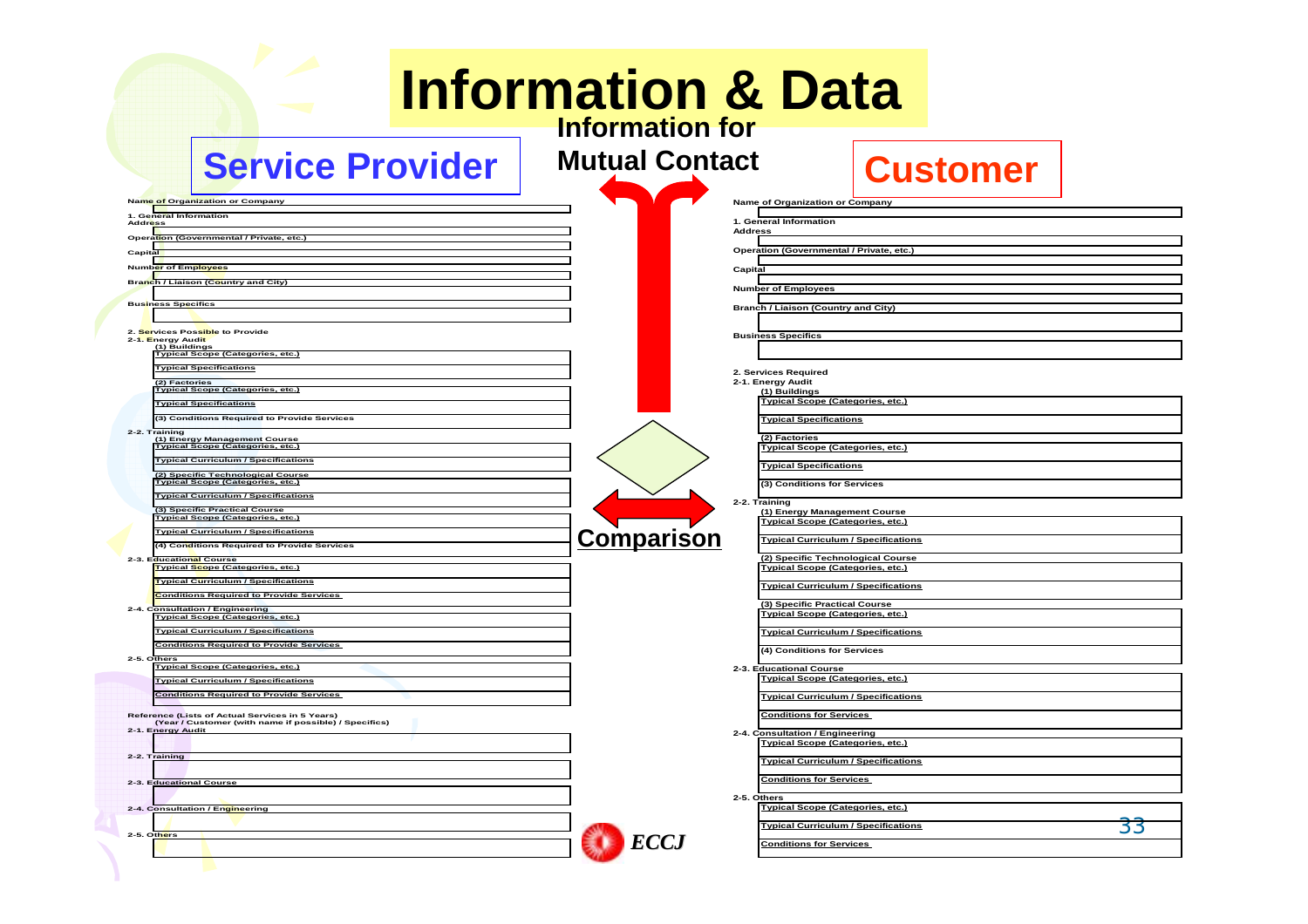### *2-2. Further Development / Preparation / Study of Enhanced Functions toImprove The System*

*ECCJ*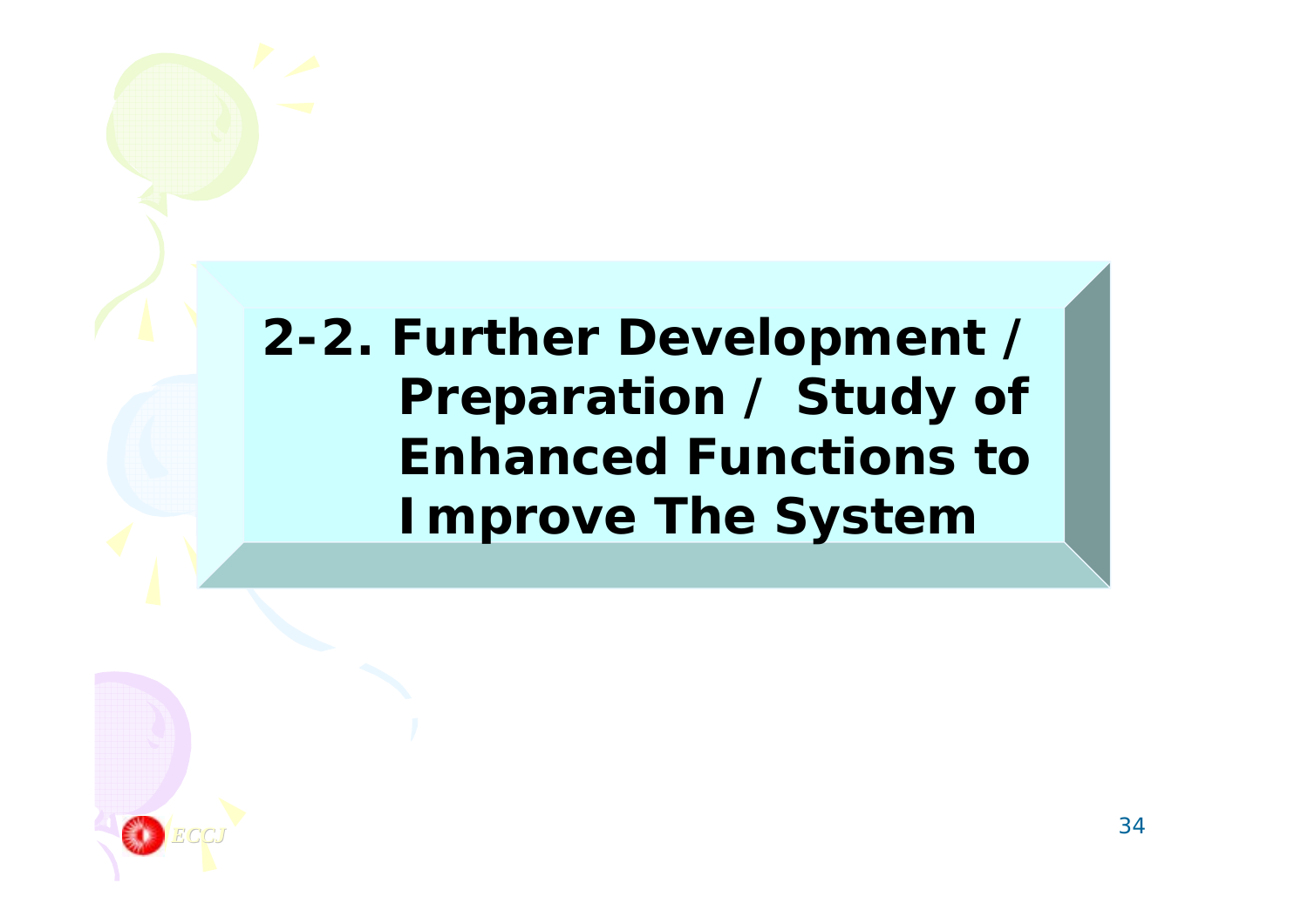# **Proposal to Prepare Additional Tools for Energy Management (1)**

- **1. Technical Handbooks for Industries**
- **1) Thermal Energy Efficiency Improvement (TEEI) Handbook (Tentative Name)**
- **2) Electrical Energy Efficiency Improvement (EEEI) Handbook (Tentative Name)**
- **Application of Handbooks Developing by METI / ECCJ – Thai MOI Cooperation**

### **Handbooks to Supplement Energy Management Handbooks for ASEAN**

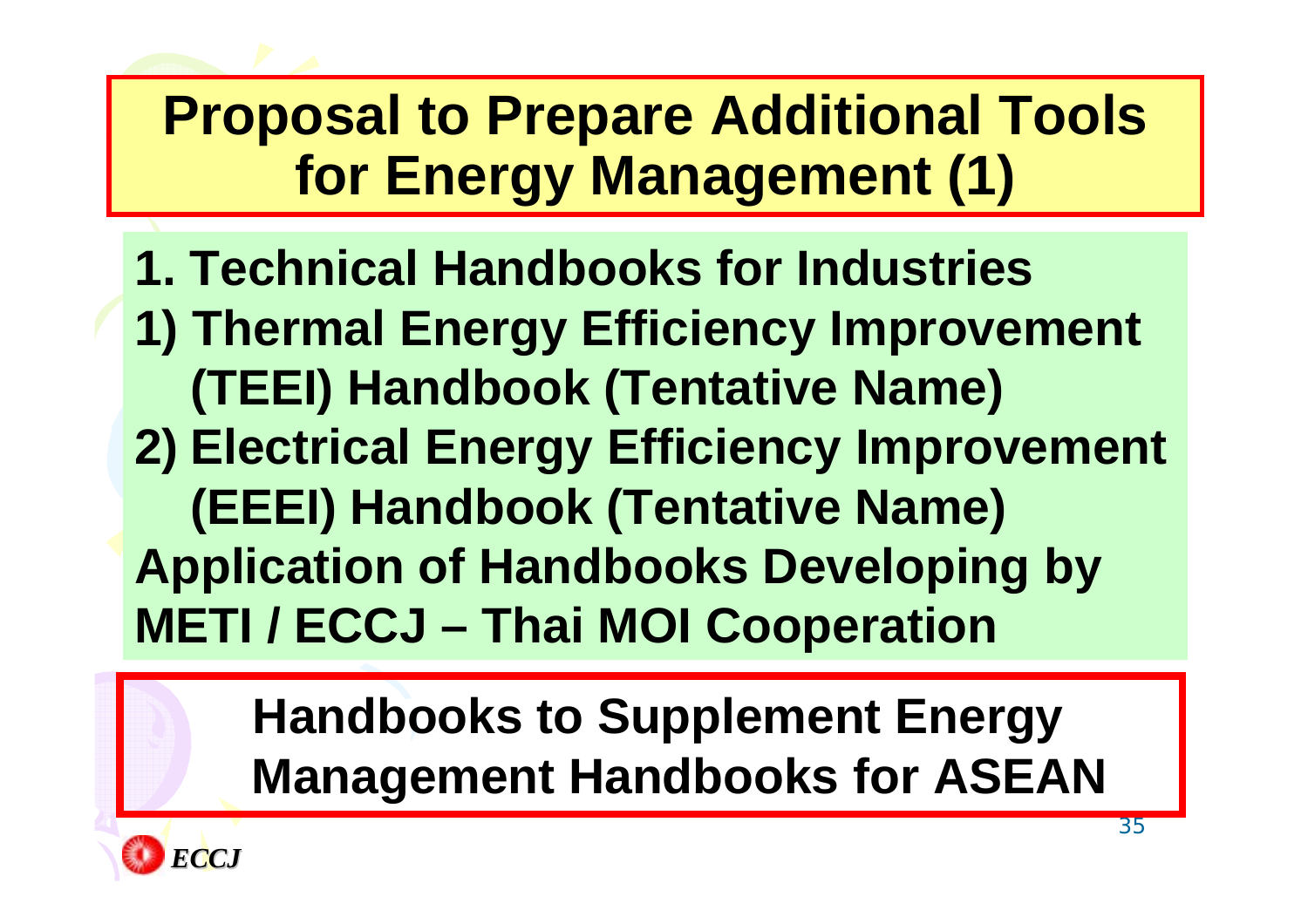# **Proposal to Prepare Additional Tools for Energy Management (2)**

- **2. Directories to Provide Information of Business**
- **1) Directory of ESCOs**
- **2) Directory of Technology / Equipment Suppliers for EE&C**

## **Development of e-Directory (1) Self Registration & Maintenance Type (2) Future Access to Directory by ECCJ (Currently Only Japanese Version)**

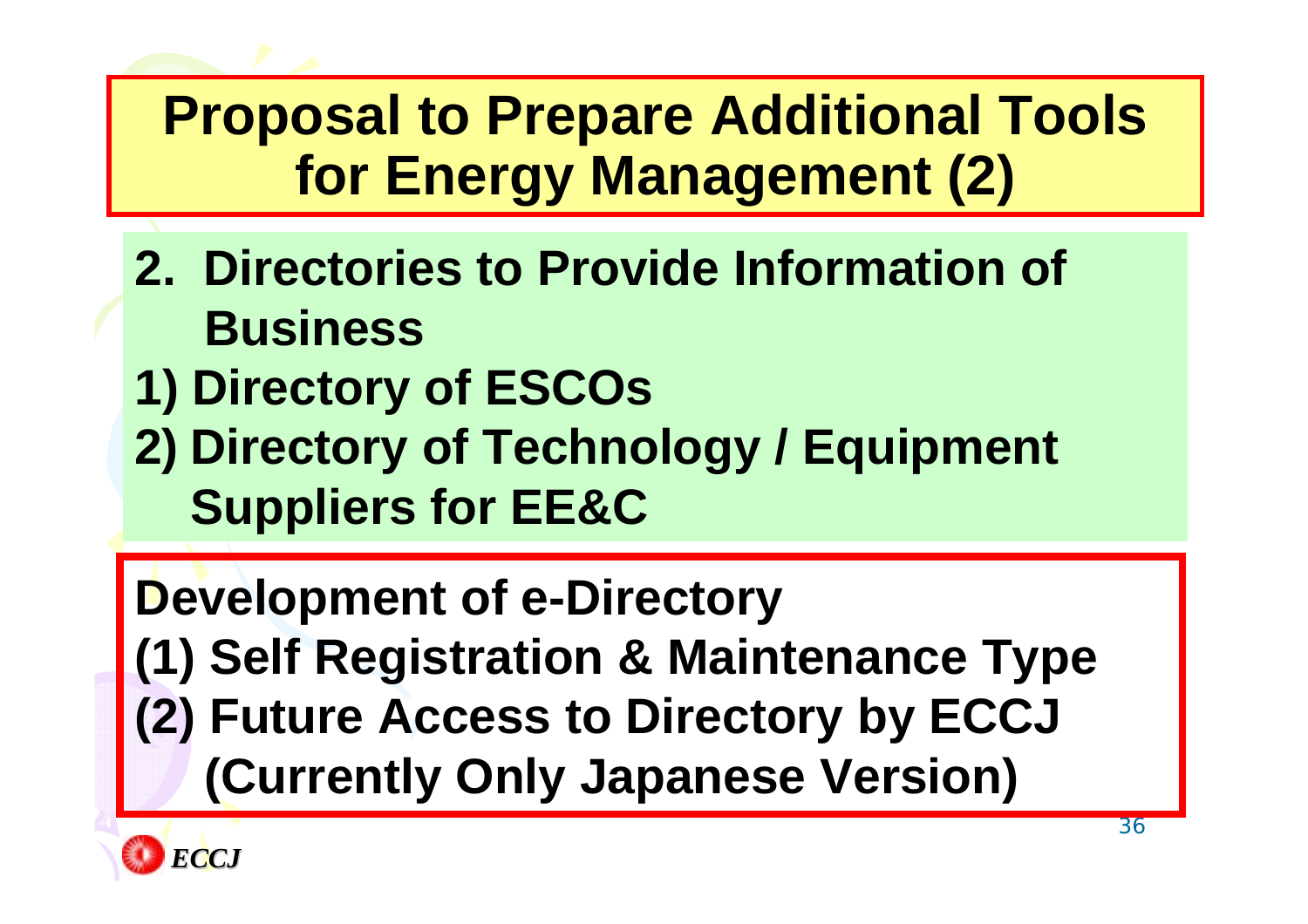## **Comprehensive One-Stop Guidance of "ASEAN Energy Management System"**

**Purpose** 

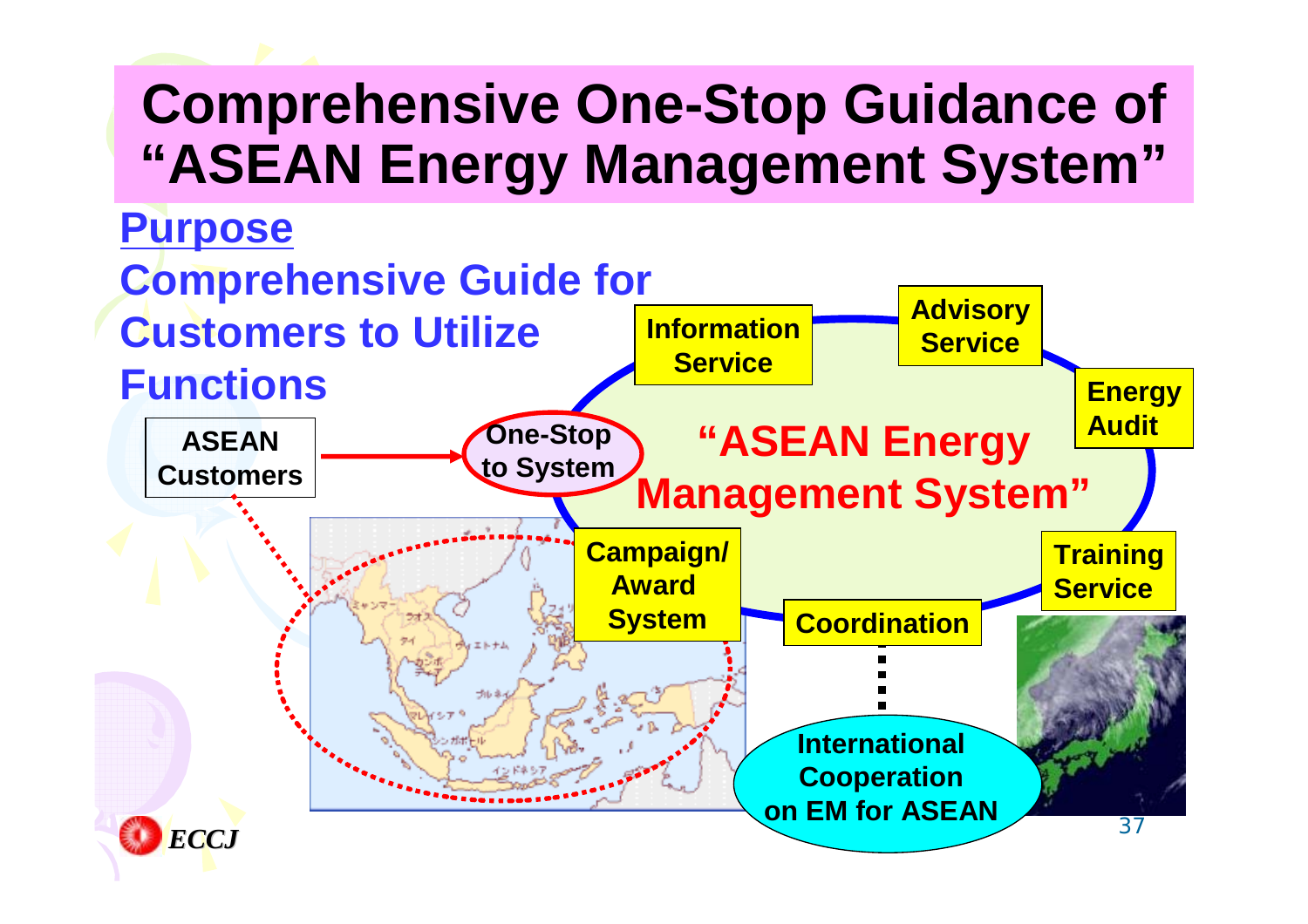### **"ASEAN Energy Management System" - Advisory Services by Experts -**

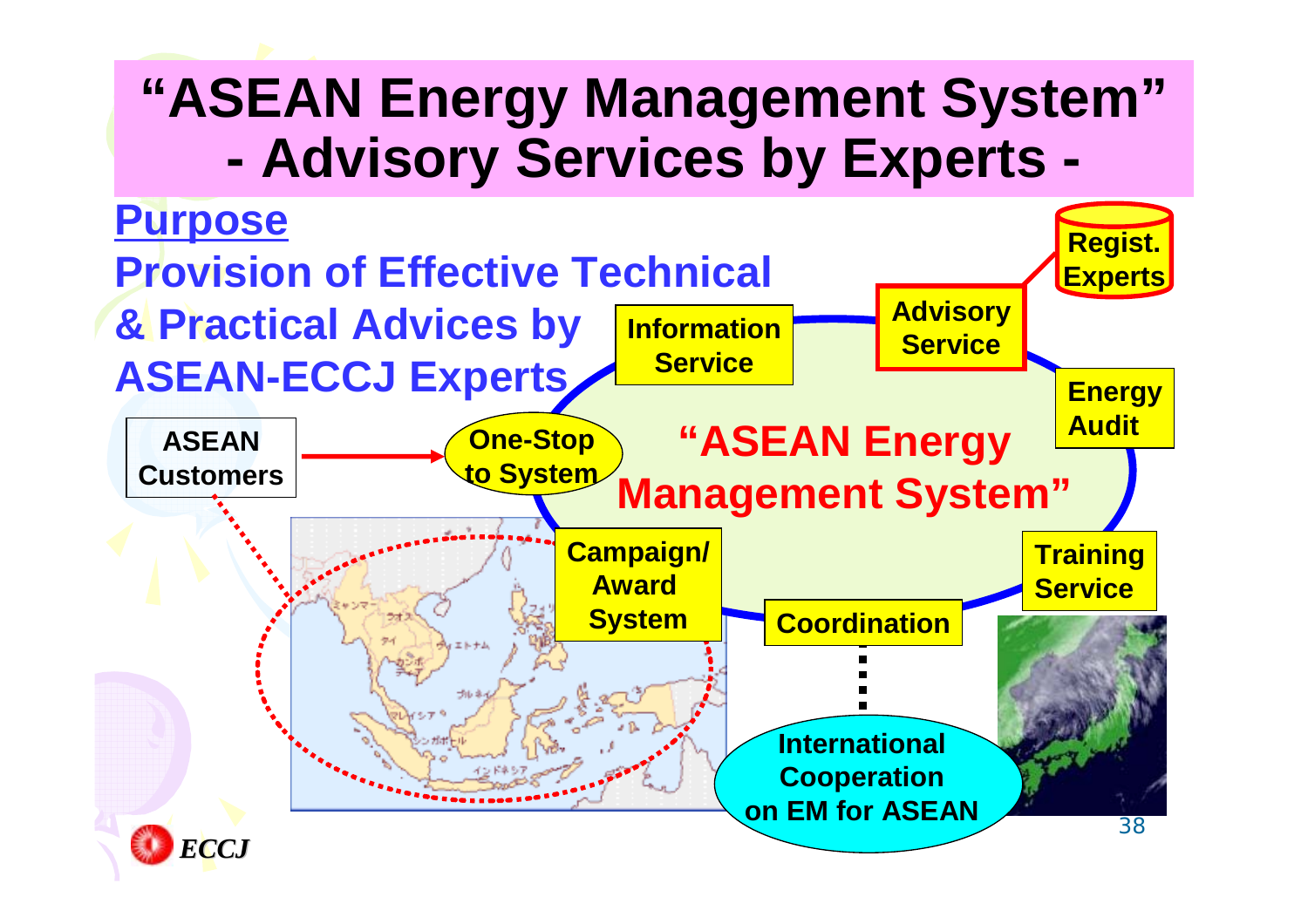# **Preparation of Further Functions of "ASEAN Energy Management System"**

- **1. One-Stop Guidance to Access Functions**
- **1) Specific of Requirements from Customer**
- **2) Interactive e-Guidance Logic to Access Appropriate Functions In Accordance with Item 1)**
- **2. Advisory Service**
- **1) Scope Related to ASEAN E.M. System**
- **2) Contacting Registered Experts by e-mail**
- **3) Voluntary Reply by Some Experts**
- **4) Open System for Experts to Register**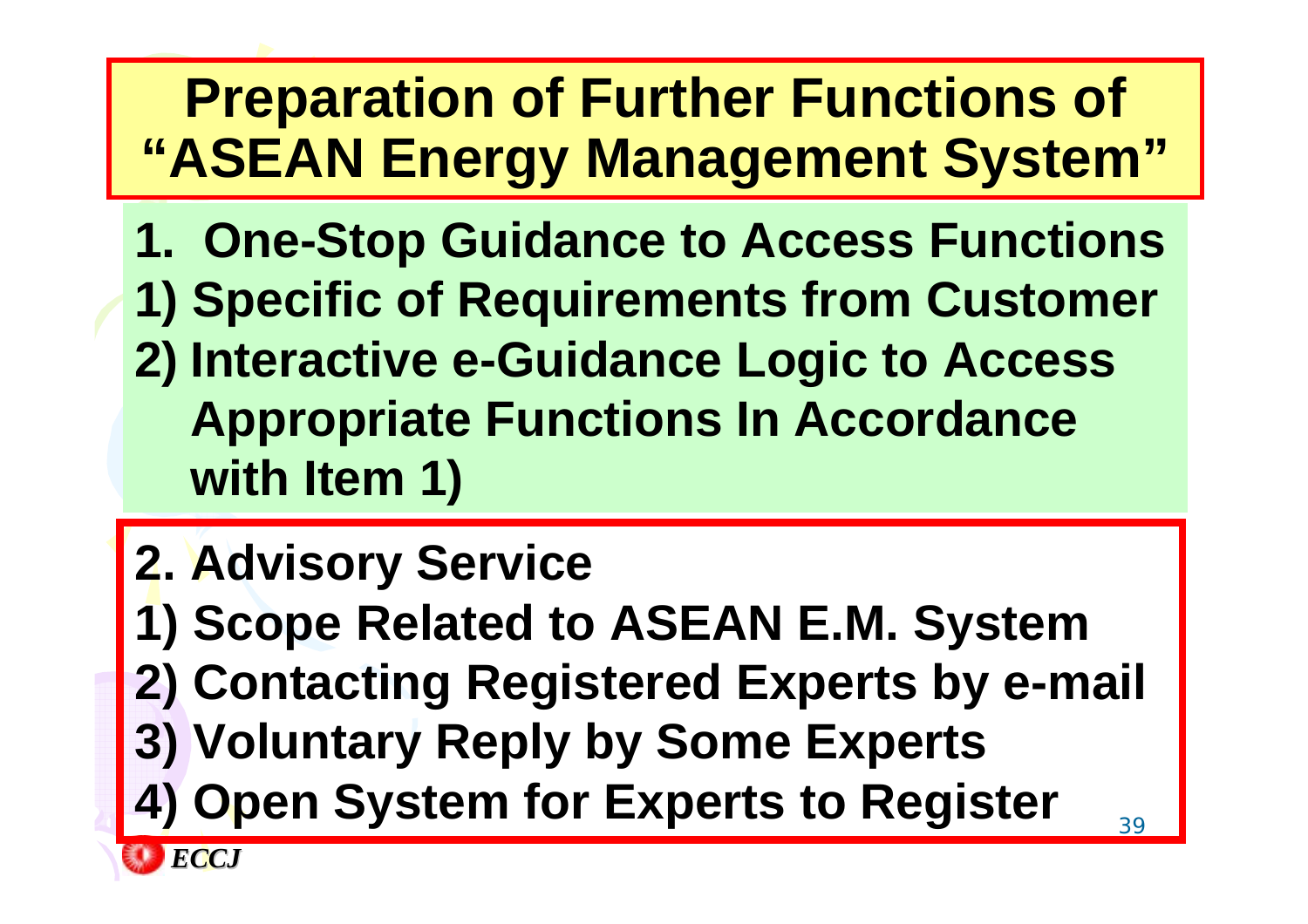### **Continued Activities to Expand Network of Cooperating Companies and Persons Cooperating Companies and Persons**

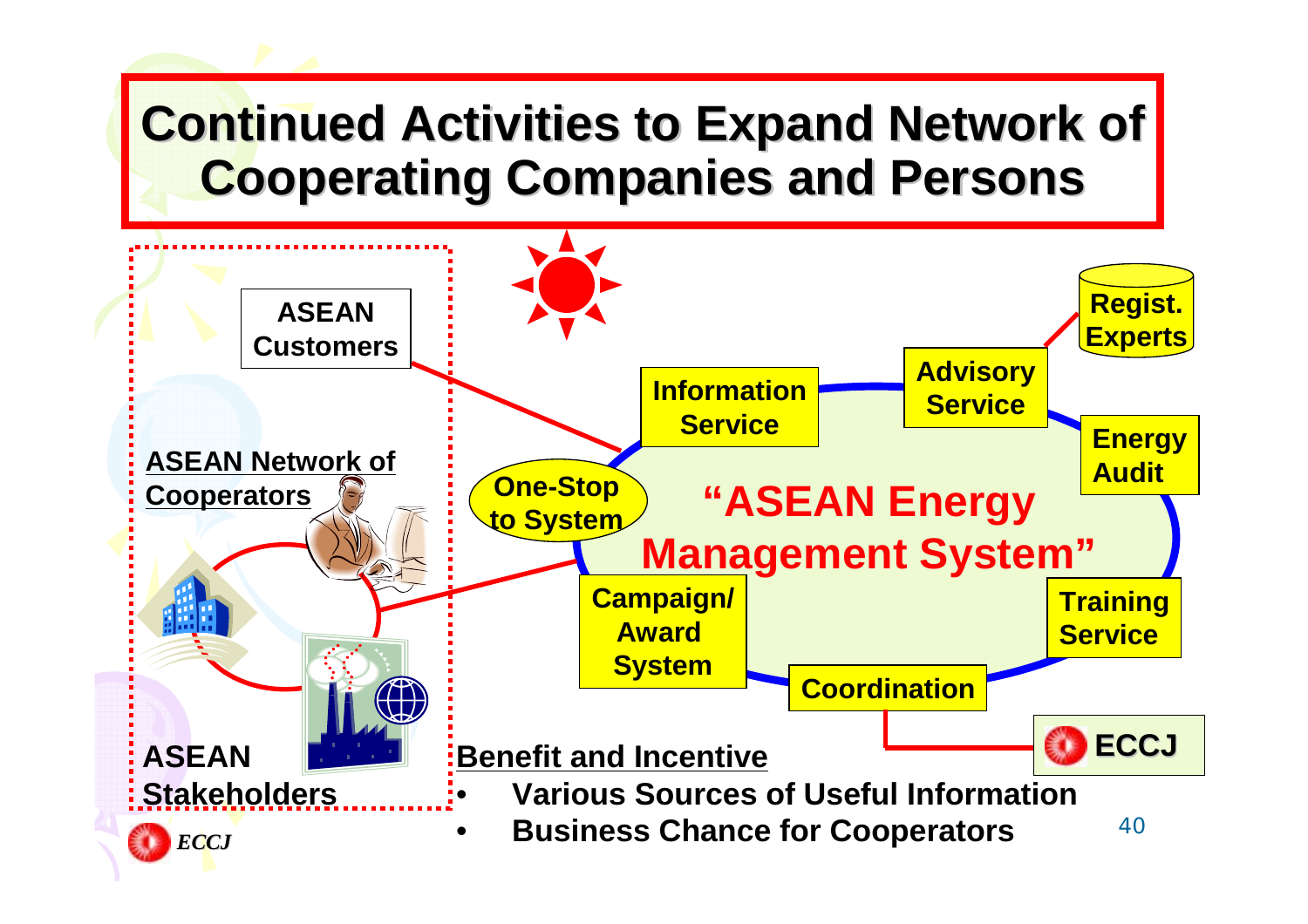### *3. Updated General Schedule*

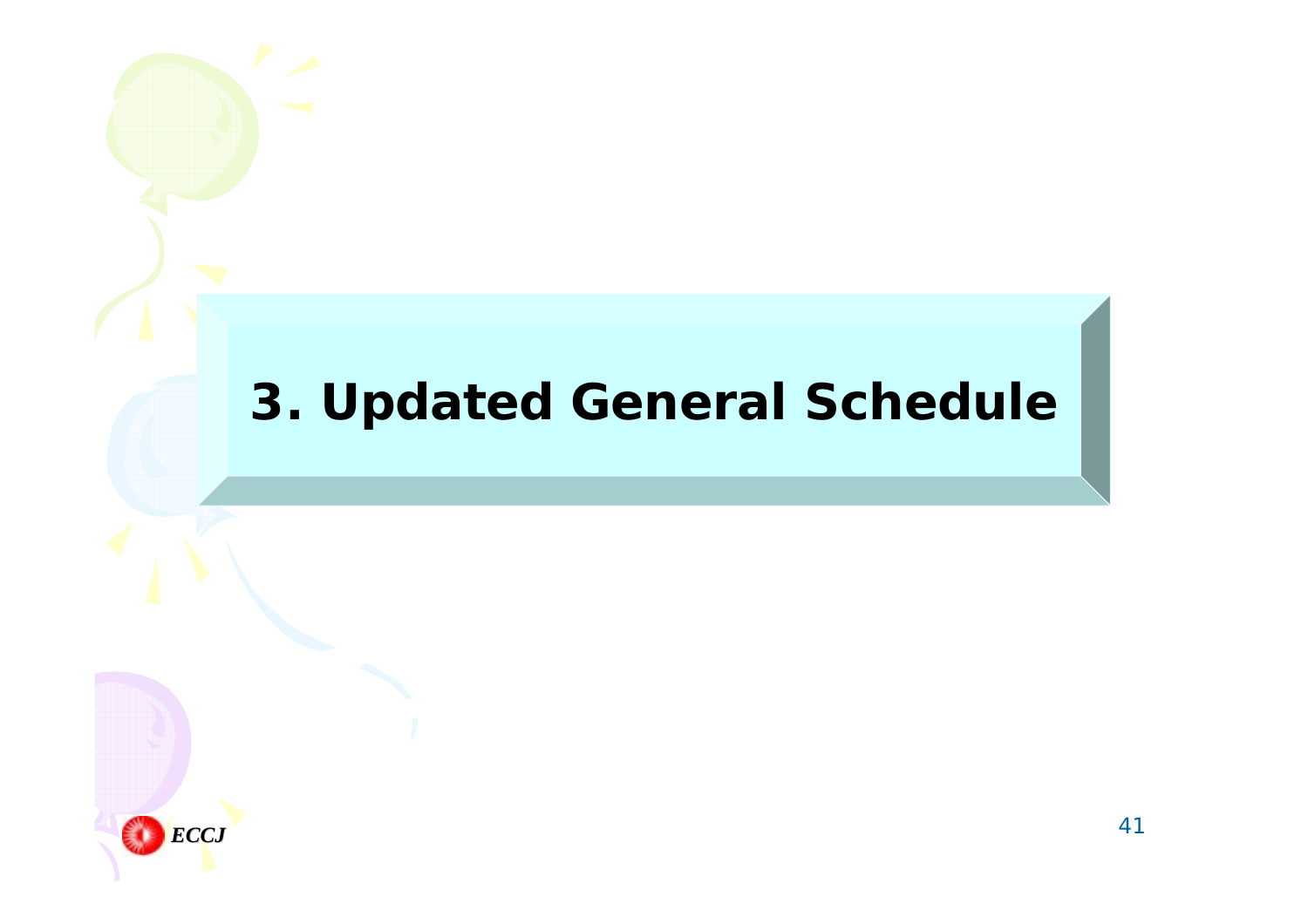## **Updated General Schedule Updated General Schedule (As of February 2007) (As of February 2007)**

| <b>Phase</b>                   | <b>Main Activities</b>                           | 2004 | 2005 | 2006 | 2007 | 2008 | <b>After</b><br>2009 |
|--------------------------------|--------------------------------------------------|------|------|------|------|------|----------------------|
| Phase - 1                      | <b>Investigation /</b><br><b>Study Concept</b>   |      |      |      |      |      |                      |
| <b>Prepare</b><br><b>Basic</b> | <b>Develop Specific</b><br><b>Plan</b>           |      |      |      |      |      |                      |
| <b>Functions</b>               | <b>Prepare / Work</b><br><b>Functions</b>        |      |      |      |      |      |                      |
|                                | <b>Verification of</b><br><b>Result</b>          |      |      |      |      |      |                      |
| <b>Phase - 2</b>               | <b>Study / Prepare /</b><br><b>Add Functions</b> |      |      |      |      |      |                      |

### **On Schedule !! As of Feb. 2007**

42